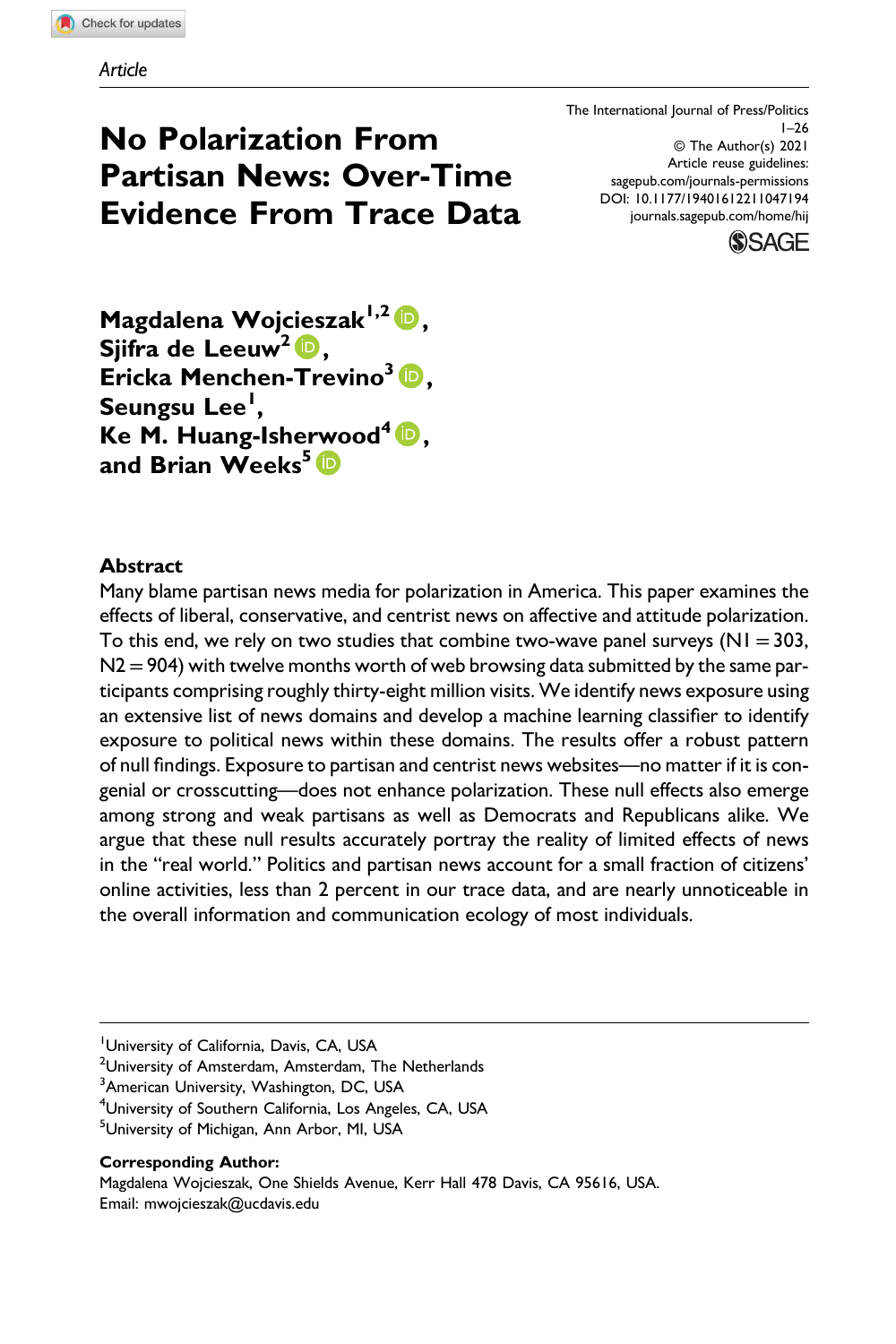#### Keywords

polarization, partisan media, online behavioral data, news exposure, media effects, affective polarization, attitude extremity, computational social science

Over the past fifty years, the American public has grown increasingly polarized along party lines (Iyengar et al. 2019). Some observers blame the emergence of partisan media, in part in response to polarizing elites, for the growing divides. Exposure to partisan outlets (Garrett et al. 2014, 2019; Stroud 2010) and their messages (Levendusky 2013b) is shown to reinforce prior attitudes and out-party hostility. Evidence for these effects largely comes from surveys or experiments, which face various challenges in measuring exposure to partisan media and in ascertaining their polarizing effects in the real world. It is crucial to offer over-time evidence on these effects in naturalistic settings, where people can select content from an unrestricted set of available alternatives.

Given the potential implications of partisan media and the methodological gaps in extant work, this project examines whether *actual exposure* to partisan websites leads to polarization, causally and over time. We make three additional contributions. Heeding the call regarding ideological asymmetries in exposure and its effects (Tucker et al. 2018), we compare polarization among strong and weak partisans *and also* among Democrats and Republicans. Second, whereas most scholars focus on partisan media as the key culprit, there are reasons to believe that centrist news outlets can exert polarizing effects (Arceneaux and Johnson 2015), especially among strong partisans, a notion we test. Lastly, some work measures partisan exposure on the level of news domains, which also comprise articles on sports or lifestyle (Cardenal et al. 2019), whereas others focus on hard news within these domains (Flaxman et al. 2016; Guess 2021). Yet, reading about celebrities or sports on a partisan site also exposes readers to political content in the surrounding headlines and source cues can trigger partisan identity and influence people's views. We thus test polarizing effects from both, exposure to news domains and solely to articles classified as political using machine learning.

We rely on two studies, which combine two-wave panel survey data with internet browsing data. Study 1 comprises a sample of American Facebook users  $(N = 303)$ and study 2 a quota sample of US adults  $(N = 904)$ . Prior to taking the surveys, respondents in both studies shared their browsing history data stored on their computers, resulting in data for over thirty-seven million visits. We use those behavioral traces to predict over-time changes in people's self-reported polarization from exposure to partisan and centrist domains and also to explicitly political articles within those domains, as determined by a neural binary classifier, built on top of a large transformerbased language model, BERT. In addition, we examine heterogeneous effects by partisanship and its strength and attend to these effects on two facets of polarization: attitude polarization on several salient policies and affective polarization.

Our findings are best characterized as robust null findings. Actual online exposure to liberal and conservative news sites, whether congenial or dissimilar, did not make respondents' policy attitudes more extreme (i.e., attitude polarization), did not make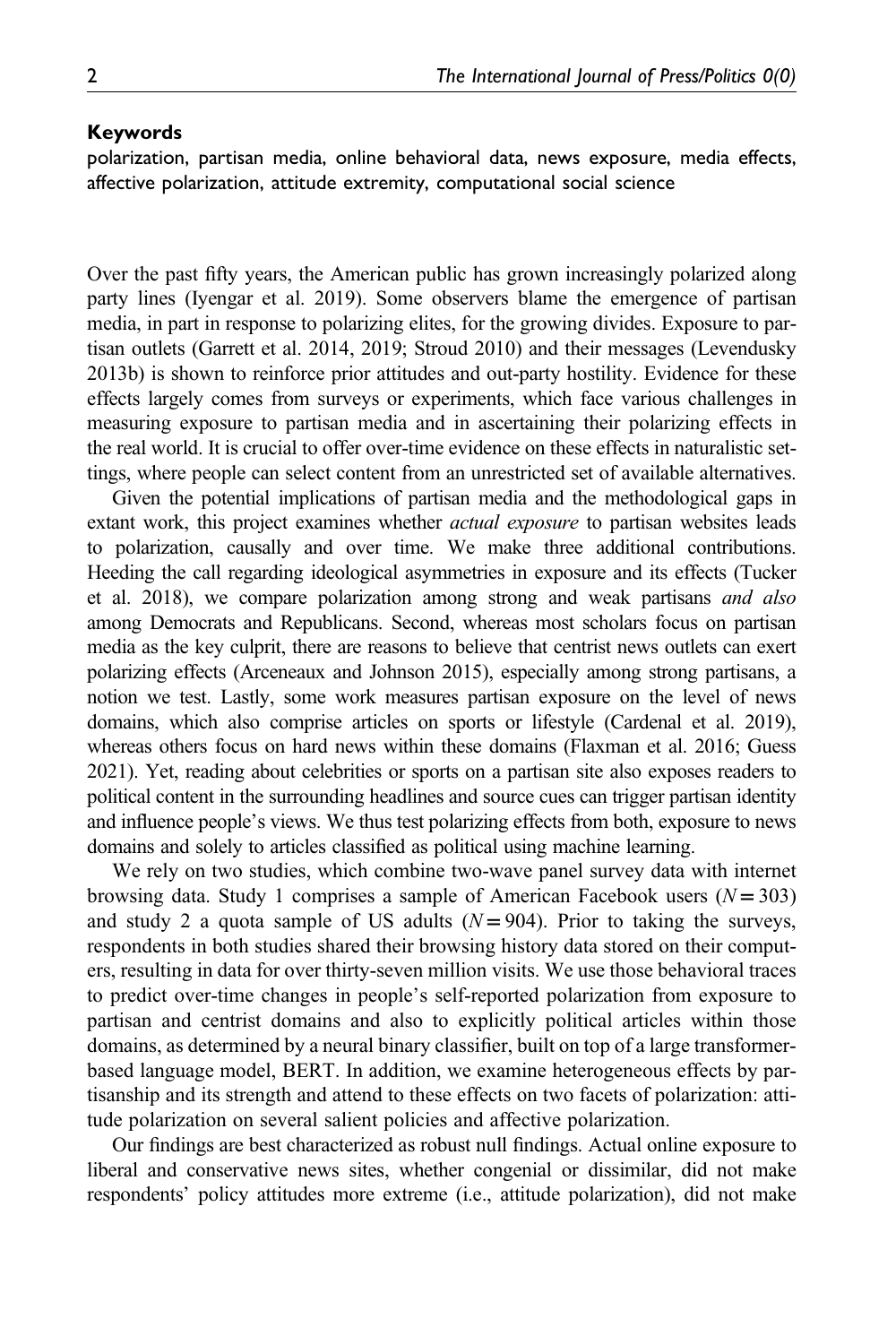people more hostile toward out-party supporters (i.e., affective polarization), and exerted no significant polarizing effects among Democrats or Republicans or even strong partisans. Parallel null effects emerged when considering exposure to political articles within partisan and centrist sites. Taken together, these null results run counter to the popular narrative that partisan news is to blame for the ills of contemporary US politics. Although not aligned with past evidence, we argue that our null findings portray the reality of (very limited) effects of partisan news in the real world more accurately, as we outline in the discussion. Many studies rely on forced or selected exposure to isolated (partisan) content. In contrast, politics in general and partisan news, in particular, account for a small fraction of citizens' online consumption. Because partisan content is nearly unnoticeable in the context of overall information ecology of most individuals, as we show, its polarizing effects are also very limited.

# (Partisan) News Media and Polarization

One only needs to turn on the TV, open a newspaper, or go online to realize that the American public is sharply divided. Some citizens, especially strong partisans, hold more extreme policy positions (Abramowitz and Saunders 2008), leading to a growing gap between the left and the right (Gallup Aug. 2017). Whereas the extent of policy-based attitude polarization is subject to some scholarly debate, there is a largely undisputed agreement (but Druckman et al. 2020) that affective polarization is on the rise. American partisans dislike out-party supporters, see them as stupid or dishonest, and do not want to interact with them in various hypothetical situations (Iyengar et al. 2019). Attitude and affective polarization have important consequences. The former may thwart consensual governance and leads to disproportionate representation of extreme voices in the political arena (see Mason 2018), while the latter leads partisans to distrust the government run by the opposing party (Hetherington and Rudolph 2015) and influences citizens' nonpolitical behaviors, biasing decisions in the labor market, for instance (Iyengar et al. 2019).

Various factors account for these divides (see, e.g., Boxell, 2020; Iyengar et al. 2019), but "[t]he prevailing consensus in political science is that elite behavior, rather than communication, is driving political polarization" (Vaccari 2018: 40). That said, media are the only avenue from which most citizens learn about elite behavior in the first place. As the current media environment facilitates opportunities for citizens to tune in to partisan outlets and access hyperpartisan content, scholars worry that partisan news fuels polarization. This would happen because partisan media, by definition, favor one side (Baum and Groeling 2008), while covering the opposition in a negative light (Jamieson and Cappella 2008; Pew Oct. 2017), focusing on its scandals or wrongdoings (Puglisi and Snyder 2011). Relatedly, partisan news often contains incivility, such as *ad hominem* attacks or references to the opposition as Nazis or Communists (Berry and Sobieraj 2013; de Leeuw et al. 2020), and features "in your face" debates, which lead the audience to see the opposition as not legitimate (Mutz 2007).

Evidence on these effects—although suggestive and important—is rather limited given the difficulties of measuring exposure to (partisan) news. (Longitudinal)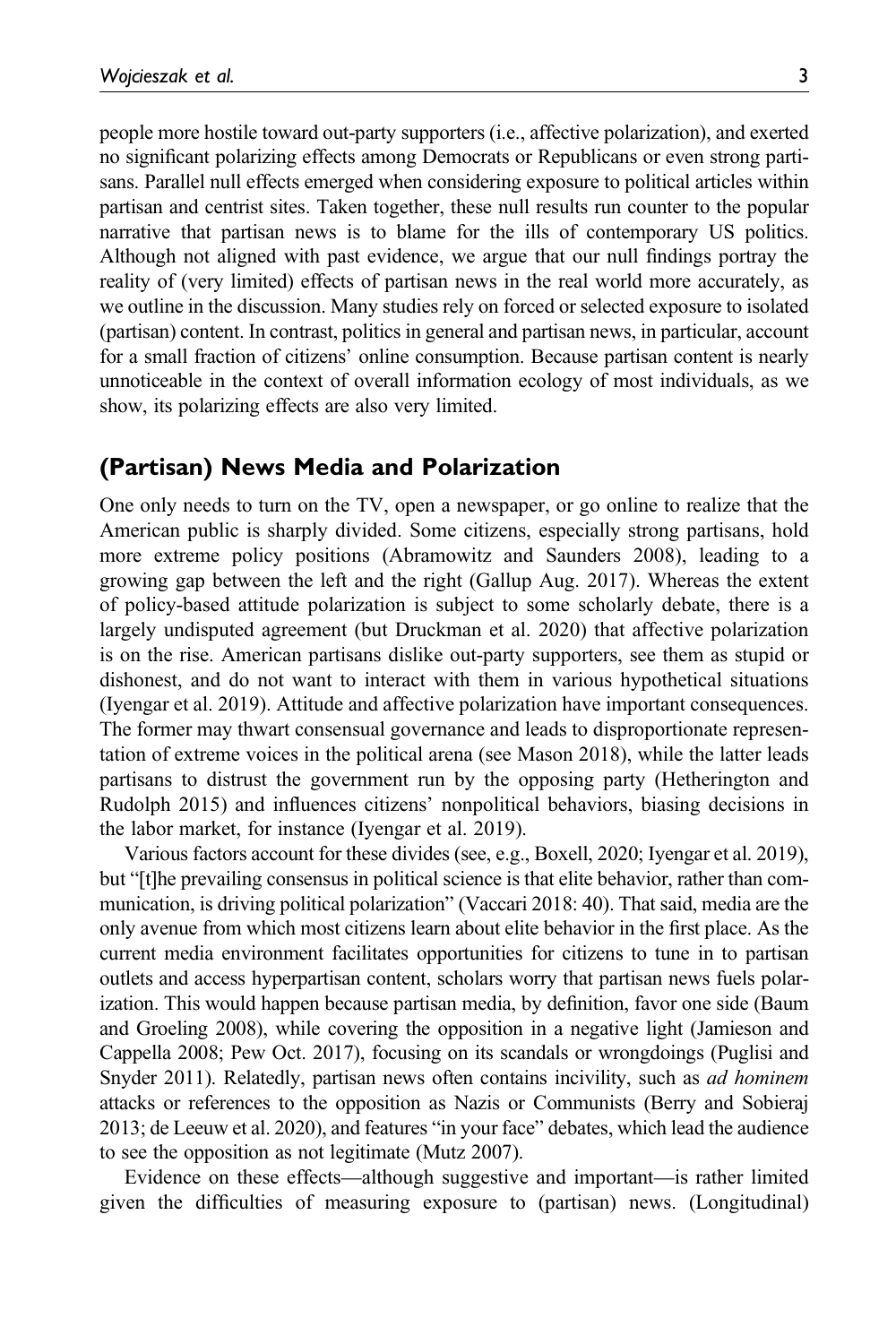surveys show that the use of partisan media reinforces citizens' candidate preferences (Stroud 2010) and is associated with negative feelings toward opposing parties (Garrett et al. 2014), partly through negative affective reactions it elicits (Lu and Lee 2019). Capturing exposure using self-reports, however, presents challenges, such as selection, recall, and social desirability biases (Prior 2009). Experiments address some of these issues. For instance, Levendusky (2013b) finds that people become more extreme and more affectively polarized after watching clips from congenial outlets (e.g., Fox for conservatives) and from crosscutting clips (e.g., Fox for liberals). These forced-exposure experiments, however, tell us little about polarizing effects in the real world.

To offer more externally valid evidence, some work augments forced-exposure treatments with a choice condition, in which subjects select from congenial, crosscutting, and nonpolitical content. In their seminal work, Arceneaux et al. (2013) show that forced partisan news polarizes attitudes among some viewers, but this effect decreases when viewers are given the option to tune out (see also Stroud et al. 2019). Additionally accounting for subjects' pretest media preferences, de Benedictis-Kessner et al. (2019) find that one-shot exposure to a partisan outlet polarizes its regular audience and those who prefer entertainment and that crosscutting partisan news can attenuate polarization. Even such improved experiments cannot possibly capture the multiplicity of content online and approximate actual exposure contexts, where users can tune in to a nearly unlimited number of sources and where many do not use partisan news (Flaxman et al. 2016; Prior 2013).

We take advantage of the developments in behavioral tracking tools, which collect real-world data on online exposure unobtrusively in the naturalistic environment, and which can be combined with survey measures from the same participants. If done over time, this allows scholars to assess change in individual attitudes and behaviors as causally attributed to changes in news media consumption. Earlier work has used such data cross-sectionally to validate self-reports (e.g., Guess 2015), describe the prevalence of partisan news exposure online (Guess 2021), or assess how individual characteristics shape exposure (Cardenal et al. 2019; Möller et al. 2020; Scharkow et al. 2020). Two recent field experiments combine online trace data with survey responses in encouragement designs that test partisan news effects. Guess et al. (2021) incentivized participants to change the homepage on their browsers to Fox News or HuffPost, follow the source's Facebook page, and subscribe to affiliated newsletters for one month. In turn, Casas et al. (forthcoming) incentivized liberals to read news on extreme conservative outlets (Breitbart, The American Spectator, and The Blaze) and conservatives to read extreme left sites (Mother Jones, Democracy Now, and The Nation) for twelve days. In both projects, induced exposure to (congenial or dissimilar) partisan media had limited polarizing effects. To our knowledge, no similar work test over-time effects of actual exposure *as observed* (not experimentally manipulated) on polarization.

We do precisely that by relying on two primary datasets combining self-reports with logs from participants' web browsing histories. We expect that exposure to partisan news will increase attitude (*H1a*) and affective (*H1b*) polarization in the aggregate.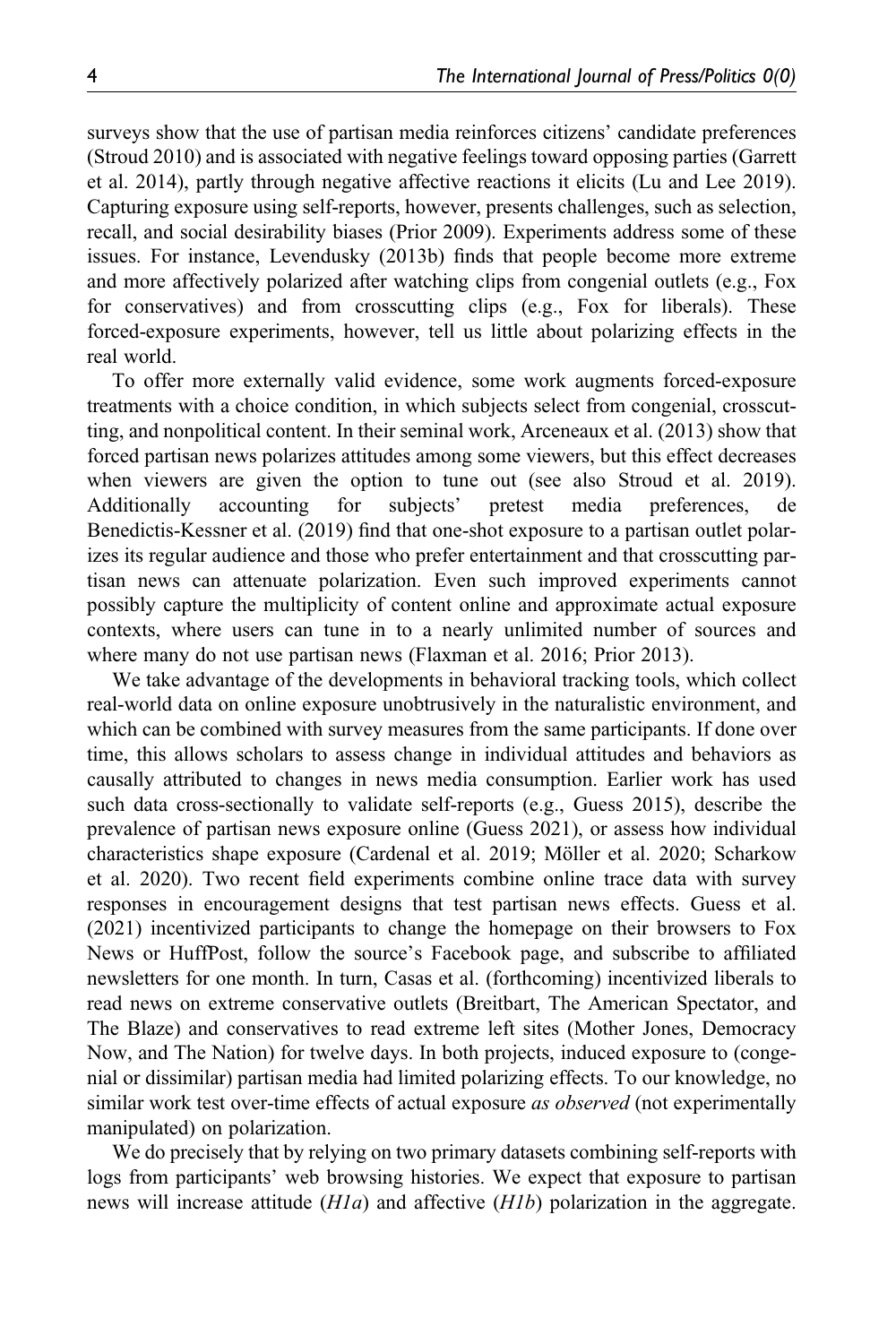After all, features of partisan media, such as incivility or depictions of conflict, are polarizing in and of themselves (Levendusky 2013a). Also, as motivated reasoning theory posits, most citizens are driven by directional goals when processing political information (Kunda 1990; Taber and Lodge 2012). That is, "most citizens most of the time will be biased reasoners, finding it difficult to evaluate new, attitude-relevant information in an evenhanded way" (i.e., the hot cognition hypothesis; Lodge and Taber 2005: 456).

That said, exposure to partisan media *from one*'*s own side* should lead to greater attitude (*H2a*) and affective (*H2b*) polarization than exposure to media across the ideological isle. Congenial news validates and strengthens one's priors by offering arguments and evidence for one side of an issue or a policy. Also, inasmuch as congenial outlets are seen as one's political in-group (Stroud et al. 2014), they may strengthen partisan identities. As Garrett et al. (2019: 494) note, "[t]o the extent that partisan media are engaging in tribal politics—building up their in-group while denigrating the outgroup—audiences that share an outlet's political orientation—who belong to the in-group—are more likely to be polarized by its messages."

Furthermore, even though directional goals are said to be the norm among the public, research on motivated reasoning shows that it is the strongly opinionated individuals who have the greatest motivation to protect their beliefs (Lodge and Taber 2005). Those with strong attitudes most readily accept congenial arguments and dismiss or counter-argue crosscutting information, processes that lead to polarization (Leeper and Slothuus 2014; Taber and Lodge 2006). In fact, those with strong priors polarize following exposure to congenial content (Levendusky 2013a) and to information from across the political aisle (Levendusky 2013a; Taber and Lodge 2006). Thus, we expect that among strong partisans, the levels of attitude (*H3a*) and affective (*H3b*) polarization will increase following exposure to partisan news, irrespective of whether it comes from crosscutting or congenial sites.

# Centrist News Media

Because partisan media may exacerbate polarization, it seems sensible to encourage exposure to centrist outlets, which ideally engage in fair, balanced, and objective reporting, covering all sides and relaying news without biased commentary. Encountering balanced viewpoints and dissimilar perspectives is hoped to enhance tolerance and moderate individual positions (Mutz 2006). We expect, however, that exposure to centrist nonpartisan sources will increase attitude (*H4a*) and affective (*H4b*) polarization among strong partisans.

This expectation draws on several theoretical frameworks (see also Arceneaux and Johnson 2015). As noted, strongly opinionated citizens are most likely to engage in motivated reasoning (Taber and Lodge 2006). Also, the work on party cues (Druckman et al. 2013; Mullinix 2016; Nicholson 2012) suggests that exposure to elite viewpoints—in and of itself—can distort citizens' preferences, enhancing reliance on party attachments in forming policy attitudes. This is especially the case as parties are polarized. News media, partisan or centrist, reflect the polarized stances of party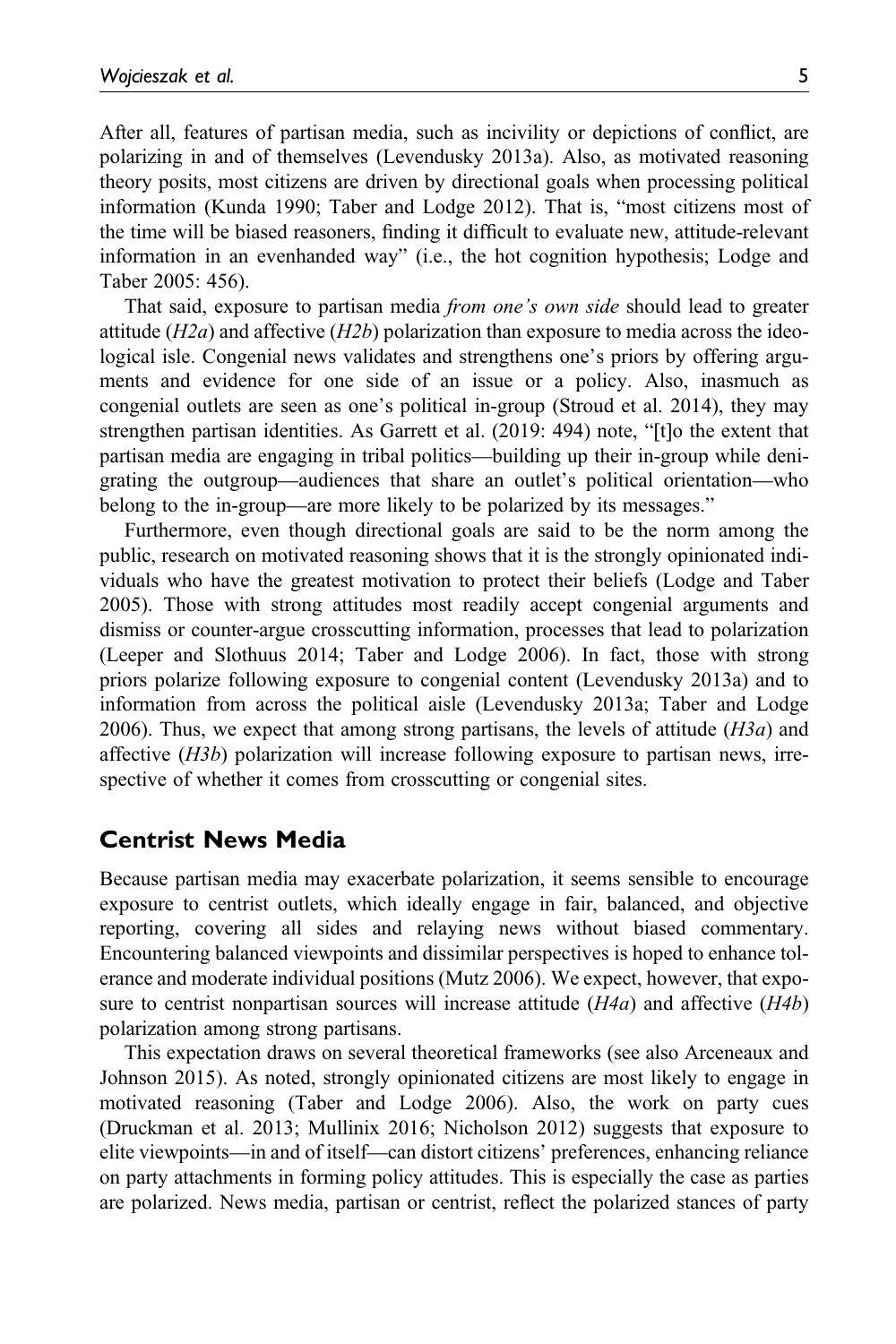elites, cover partisan disagreement and highlight the existence of intergroup conflicts. Such news may activate viewers' partisan identity and encourage partisans to perceive politics through the us-versus-them lens, ultimately polarizing the public (Druckman et al. 2013; Levendusky and Malhotra 2016). Because those with strong priors are most susceptible to party cues and have most salient partisan identities, they should polarize most as the result of exposure to centrist news media (Leeper and Slothuus 2014). In fact, Wojcieszak et al. (2018) show that mere news exposure leads to attitude polarization among strongly opinionated citizens, and Leeper (2014) finds that strong attitudes polarize even when there is a balance of perspectives in an information environment, such as the one characteristic of centrist news media reporting that gives equal voice to both sides.

In addition to these directional expectations, we explore whether exposure to strictly political news within news domains exerts different effects than domain-level exposure, which contains hard news about political issues as well as nonpolitical content about sports, celebrities, or weather (*RQ1*). Lastly, to address the gap identified by Tucker et al. (2018), who call for research not only on whether extremists react to media differently than moderates (which we do) but also whether there are ideological asymmetries between the left and the right in partisan news consumption and polarization (Bail et al. 2018; Eady et al. 2019), we test whether the polarizing effects of exposure to congenial, crosscutting and centrist news domains and political content wherein differ among Democrats and Republicans (*RQ2*).

# Data

This project relies on two primary studies that combine two-wave panel surveys, each with distinct samples of American adults, with web traffic data from the same respondents' browsing histories, collected with their consent, at two-time points in time (roughly six months' worth of logs of online behavior per study, as detailed below). These data enable mapping changes in actual exposure to centrist and partisan news on the domain level and to political content within these domains, and examining their over-time effects on polarization, both attitude and affective. We first describe *Web Historian,* an open-source tool developed for trace data collection. We then discuss the recruitment and sampling procedure for each study, the measures used, and our analytical choices. We note that the dataset and the replication code are made public on GitHub at https://github.com/ercexpo/EXPO-partisan-news.

Web Historian. Both studies use *Web Historian*, an open-source tool, developed by one of the authors, that accesses people's browser history stored on their computers and displays it to them using visualizations (e.g., network graph of websites visited, word cloud of used search terms, searchable table of browser history; see Appendix A1 in the Supplementary Information file). After reviewing their data, participants can eliminate the domains and search terms they prefer not to share and submit the data to the study. *Web Historian* is advantageous over other solutions. In contrast to black-box tools from proprietary companies (e.g., Wakoopa and Netquest), it facilitates scientific replication and validation. In addition, most existing plugins (Bodo et al. 2017) use a *data-*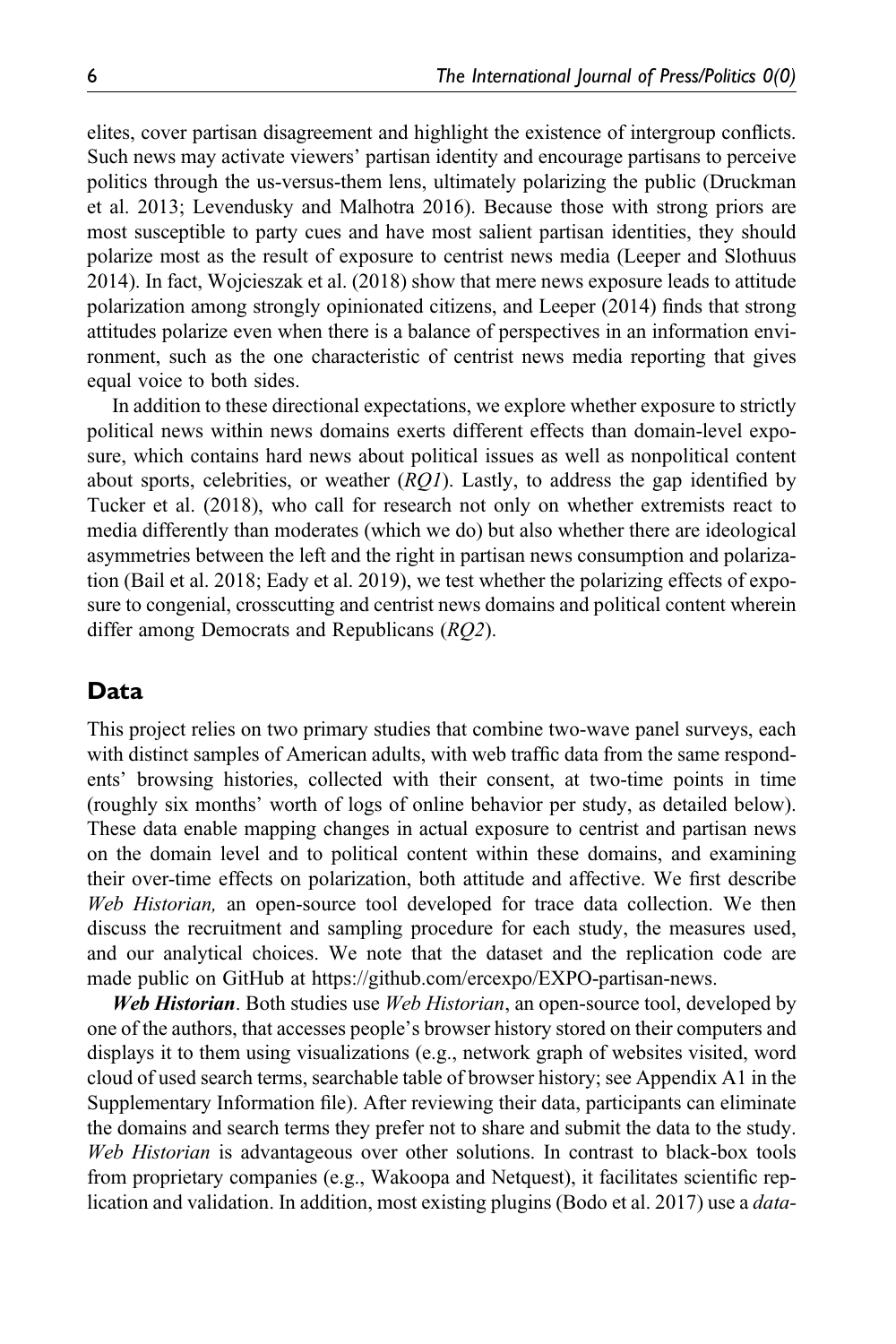*creation* approach, where people first install the software and their data are collected going forward in time. *Web Historian* uses a *found-data approach*, meaning that it relies on the browsing history already stored in a web browser, thereby bypassing the problems of participants dropping out during data collection or changing their behavior because they are being observed (i.e., the data were generated before they entered the study). $<sup>1</sup>$ </sup>

**Study 1.** In April 2018, we recruited participants using Facebook advertisements targeting adults in the US. Our recruitment focused on Facebook because it was the most popular social networking platform (used by 69 percent of U.S. adults) and one of the key avenues directing people to news websites (Wojcieszak et al. 2021). The advertisements appeared on the pages of 266,827 Facebook users, and 3,735 clicked on the link (1.4 percent click-through rate), which directed them to a website inviting them to the survey and provided a link to *Web Historian*. After extensive informed consent (see Appendix A1 in the Supplementary Information file), participants could complete the survey with or without uploading their online browsing data. All survey participants received \$2 and those who uploaded their browsing data had a chance to win one of five \$100 Amazon gift cards. Three months later, we asked the same participants to complete wave 2 and again upload their browsing data for \$10.

Ultimately, 636 participants completed wave 1 and uploaded their data, of which 339 completed wave 2 (53 percent retention rate), and 303 successfully submitted at least seven days of trace data and are included in the analyses (48 percent retention rate). The final sample was diverse: participant ages ranged from eighteen to over sixtyfive (median thirty-five to thirty-nine), education levels ranged from less than high school to a graduate degree (median four-year college degree), 75.50 percent were women, 80.20 percent were white, 62.38 percent identified as Democrat, 15.18 percent as Independent (leaning to neither party), and 22.44 percent as Republican (see Table B1 in the Supplementary Information file). The sample was geographically diverse and included respondents from forty-eight states and the District of Columbia. Attrition did not affect the overall composition of the sample on eight out of nine demographic and key political variables, the level of education being the sole exception (Table B1 in the Supplementary Information file). Furthermore, we did not detect any significant differences in composition in terms of browsing behavior, such that it is not the case that those who did not return to wave 2 were lighter or heavier consumers of (partisan) news (Table B2 in the Supplementary Information file). Power analysis revealed a sufficient statistical power to detect small effect sizes for both main and interaction effects (see Figure B1 in the Supplementary Information file).

**Study 2.** To ascertain that our results are not due to any particular sample or time context, we conducted a second study. We rely on a large panel project in which, every three months, the same respondents answered a 20 min survey about their political views and behaviors and submitted their web browsing data. In April 2019, we recruited participants via Lucid, an aggregator of respondents from many sources, which collects demographic information on the panelists, facilitating quota sampling to match the US Census margins.<sup>2</sup> Quotas on age, gender, education, and ethnicity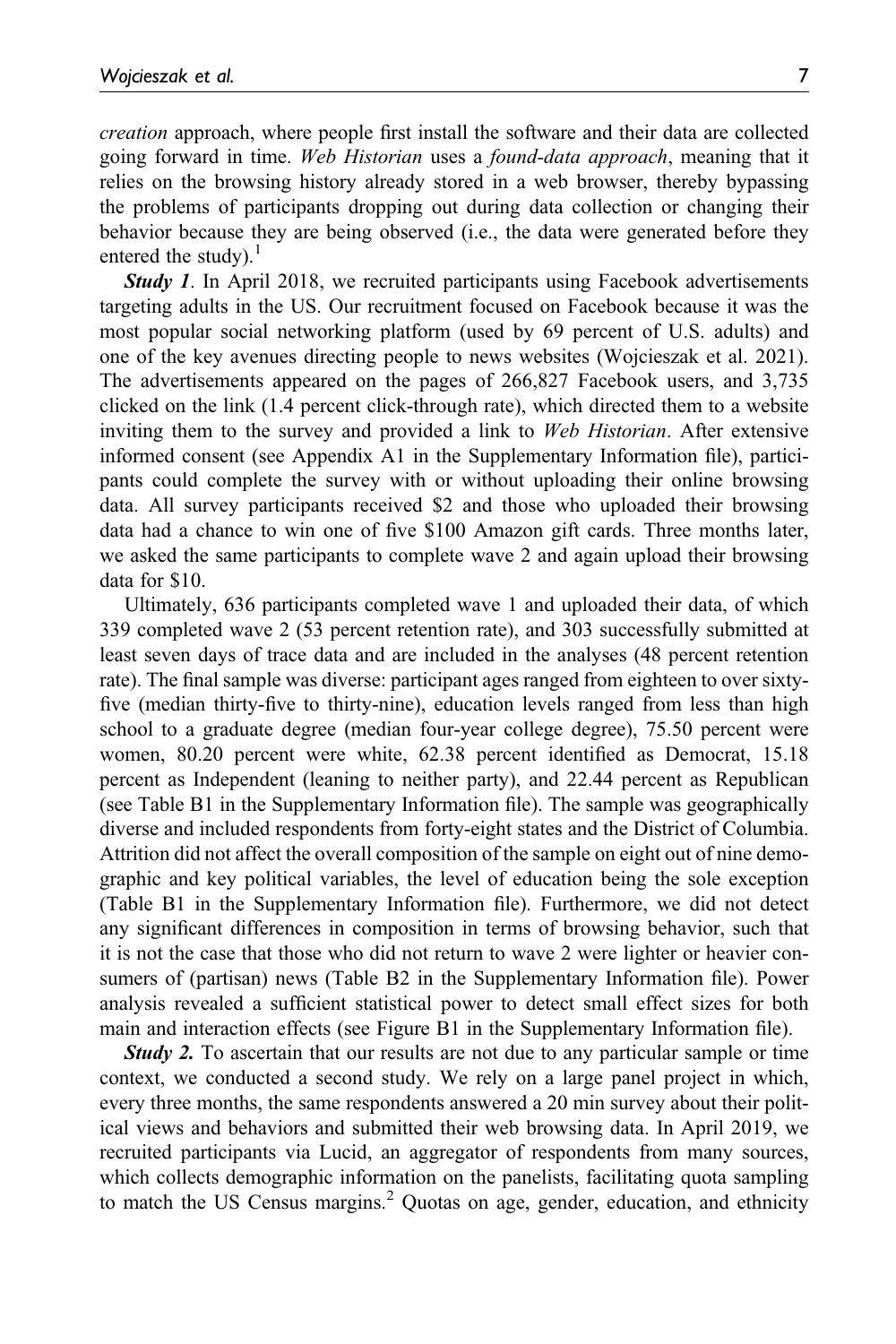were enforced. We returned to the same participants three months later. In each wave, after informed consent, participants were directed to *Web Historian* and submitted their browsing history to complete the surveys. In total, 2,176 respondents completed wave 1, of which 1,022 completed wave 2 (47 percent retention rate), of which 904 submitted at least seven days of browsing data in both waves. The analyzed sample had a median age of forty-one years, 51.33 percent had a college- or postgraduate degree, 79.36 percent was White, and 55.99 percent female, 55.31 percent self-identified as Democrats, 31.08 percent as Republicans, and 13.61 percent as partisan Independents. The wave 1 and wave 2 sample statistics do not differ significantly, both in terms of the nine sociodemographic characteristics tested (Table B1 in the Supplementary Information file) and also in terms of their browsing behavior (Table B2 in the Supplementary Information file).

As could be expected, given that individuals who are in online panels and comfortable providing access to their online behavior are not likely to represent an average American citizen, the samples do not reflect the general population (they are younger and better educated, and S1 sample is more female, see Table B1 in the Supplementary Information file for comparison of our samples to the US population). Yet, we do not find evidence that our samples differ in news browsing behavior, in that there is correspondence between our news site rankings and those of Amazon's Alexa rankings (see Table B4 in the Supplementary Information file). We address the issue of sample representativeness in the discussion.

# Behavioral Measures

*Web Historian* collects up to ninety days of one's web browsing history and so we have data that span the ninety-day time period *preceding* wave 1 and the ninety days in between the two waves in each study, up to six months of continuous data per study or a year in total. In study 1, we report survey *and* browsing data from 303 participants, which contained over six million visits. The median participant provided browsing data from 174 days, actively browsed on 136 of these days, and visited 875 different domains. In study 2, we report survey and browsing data from 904 respondents, containing over thirty million visits. Here, the median participant provided browsing data from 180 days, actively browsed on 126 days, and visited 826 different domains. In total, we use 36.8 million visits to websites during twelve months. The descriptive information about the exposure measures is presented in Figure 1.

*Web Historian* records data at the visit level, that is, each visit to a page is a record in the data and includes a timestamp, the full URL of the site visited, and the title of the page. Having data at the visit level allows us to calculate how often participants visited news over the 180-day period per study by matching the visited domain (e.g., nytimes.com and foxnews.com) to identifiable news website domains that have the corresponding ideology scores from Robertson et al. (2018), as detailed below, for a total of 976 web domains (S1: 507, S2: 969), which span international, national, and local news.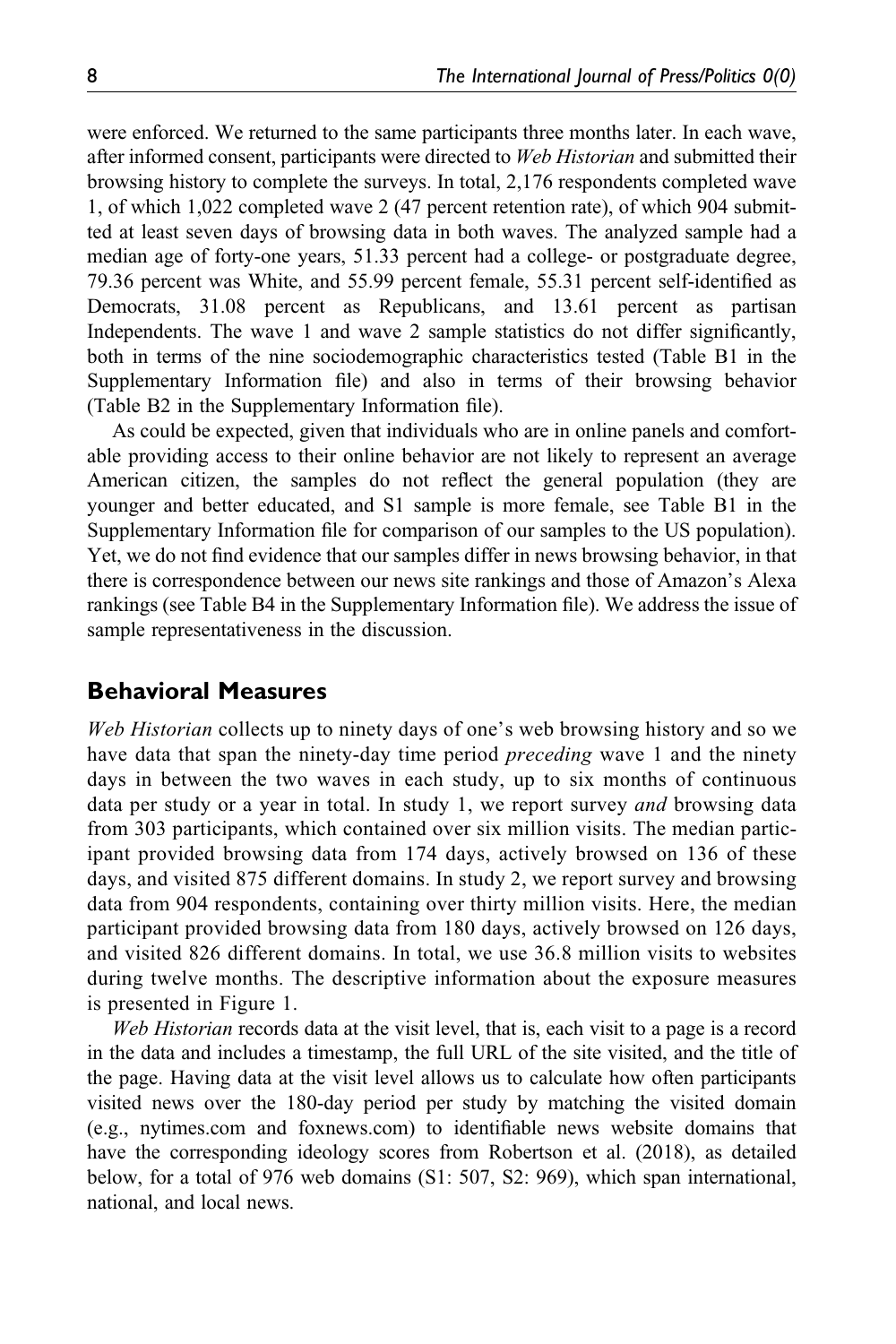To classify the ideological leaning of the news domains, we use scores based on the Twitter linking patterns of partisans from Robertson et al. (2018). These scores were cross-validated with self-reported data and other methods of measuring a domain's political leaning (see Robertson et al. 2018 for details and robustness checks) and highly correlate with classifications from other work  $(r = .98;$  Eady et al. 2019). Lower scores indicate the outlet has a more liberal audience and higher scores indicate a more conservative audience. Using these scores, we categorized the domains as either liberal, centrist, or conservative, such that liberal news sites were those with an ideological score of –.20 or lower, conservative sites included those with scores of .09 or higher, and news sites with scores between –.19 and .08 were categorized as a centrist. These categorizations were based on natural cut points in the data that made intuitive sense and had face validity. Because our dataset is public (https://doi.org/), these categories can be reassigned. Figure B2 in the Supplementary Information file visualizes the ideology ranking of all sites that were visited at least ten times by the respondents in our samples and had ideology scores. The full table with raw scores is available in the GitHub replication repository as "domain\_frequencies.csv."

*Domain-level news exposure.* After classifying all visits, we use the visit-level data to first create three behavioral measures of domain-level exposure to partisan news on the left, partisan news on the right, and centrist news websites per study. We use trace data from the ninety days before the first wave to construct wave 1 measures and trace data from the ninety days between the waves to construct wave 2 measures. We assign to each participant a score for the exposure variables based on the mean number of unique visits to liberal, centrist, and conservative sites per active day. If, say, during six months, a participant visited eight unique pages (at the day level) on the *Fox News* website and seven pages on *Breitbart* that individual would be assigned a score of 15 for the total number of visits to conservative websites. These totals would then be divided by the total number of days the individual logged onto the computer. The day-level unique URLs measure allows us to account for regular home page visitors accurately. If we only measured unique URLs over the 180-day period, someone who visited the page of the *New York Times* once would have the same score as someone who visited every day, whereas with this process the daily visitor would have a score of 180.

Descriptive statistics based on these six months of trace data indicate that 6.18 percent and 6.16 percent in studies 1 and 2, respectively, did not visit liberal sites, 15.28 percent and 10.89 percent did not visit any conservative sites, and 3.96 percent and 6.08 percent did not visit any centrist sites. In both studies, the mean number of visits was low and highly skewed, indicating that a few users visited many news sites and the majority visited very few (see Table B3 in the Supplementary Information file for the raw summary statistics of the behavioral data prior to transformation and visit totals). To normalize the distribution, we transformed the three variables using a natural log transformation. To facilitate an easy reading of the results, we rescaled these variables to range between 0 and 100, so that the coefficients depict the predicted percentual change in the outcomes in the function of a 1 percent increase of the predictors.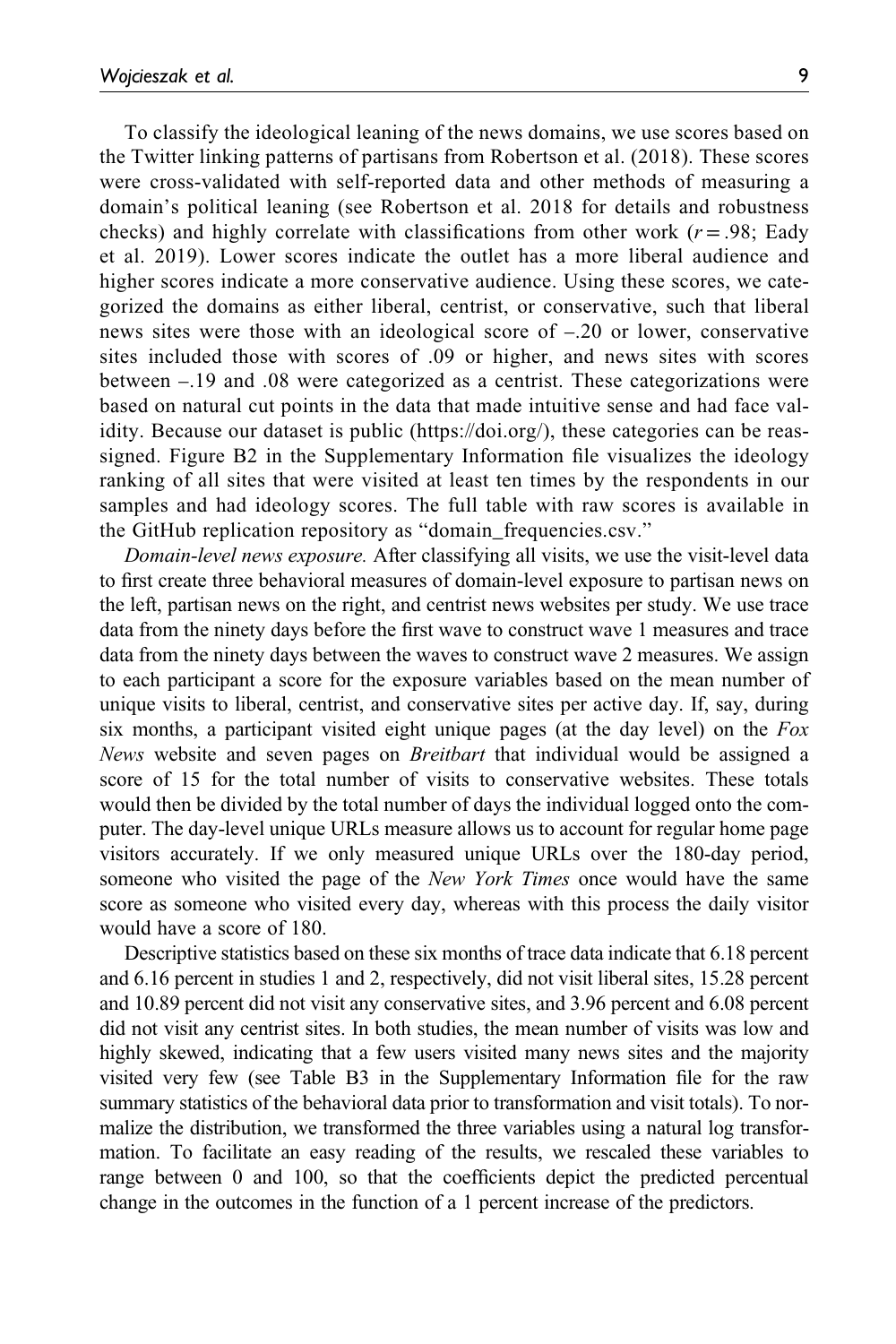Second, we use the same information to construct measures tapping whether the news websites visited were congenial versus crosscutting with respect to each participant by first relying on wave 1 self-reported partisanship to categorize participants as Democrats/Left (i.e., from self-reported strong Democrats to leaning Democrat) or Republicans/Right (i.e., from self-reported strong Republicans to leaning Republican). To minimize the exclusion of independents for whom congenial or crosscutting exposure could not be determined, we used their ideological self-placement (e.g., conservatives categorized as Republicans/Right; liberals as Democrats/Left).<sup>3</sup> If they were also an ideological moderate (middle point on the 11-point scale), we relied on their job approval rating of President Trump (i.e., those approving of Trump categorized as Republicans/Right; those disapproving as Democrats/Left). For each participant, we calculate the mean number of visits to news sites of the same ideological leaning and of the opposite leaning per day respondents' logged onto the computer (see Table B3 in the Supplementary Information file for the raw summary statistics and visit totals). In view of their highly skewed distributions, we also log-transformed and rescaled these measures to range between 0 and 100.

*Political news exposure*. Because the above measures are on the level of news domains, they comprise exposure to articles on entertainment, sports, or lifestyle, in addition to political news. We thus additionally separate visits to *political content* from nonpolitical content on news sites. Two trained annotators manually labeled 2,887 news article titles for whether they were political or nonpolitical (Cohen's  $\kappa$  = 0.98). We used these annotated data to train a neural binary classifier, built on top of a large transformer-based language model, namely BERT (Devlin et al. 2018; pre $cision = 0.92$ ; recall = 0.94; accuracy = 0.91; see Appendix A2 in the Supplementary Information file for details on the coding procedure and the classifier). After identifying titles that were about political issues in news sites in our trace data, we construct measures of exposure to political content in (a) liberal, (b) conservative, and (c) centrist news domains, and (d) congenial and (e) crosscutting content as detailed above, but this time focusing on visits to political news (see Table B2 in the Supplementary Information file for the raw means and totals). We also log-transformed these measures, after which we rescaled them to range between 0 and 100.

# Outcome Measures

We estimate the effects of these exposure indicators on polarization. Although both studies contain the same outcomes, their measurement differs slightly, and so any detected effects are not due to any idiosyncrasies in measurement. To facilitate the reading of the results across models, we rescale the scores to range between 0 and 100, and so the value of the point estimates indicates the predicted percentual change in the outcome following a 1 percent increase in the predictor.

Table A3.1 in the Supplementary Information file presents question-wording and descriptive statistics for all scales. We measure *attitude polarization* by averaging responses to items gauging whether participants agreed more with a liberal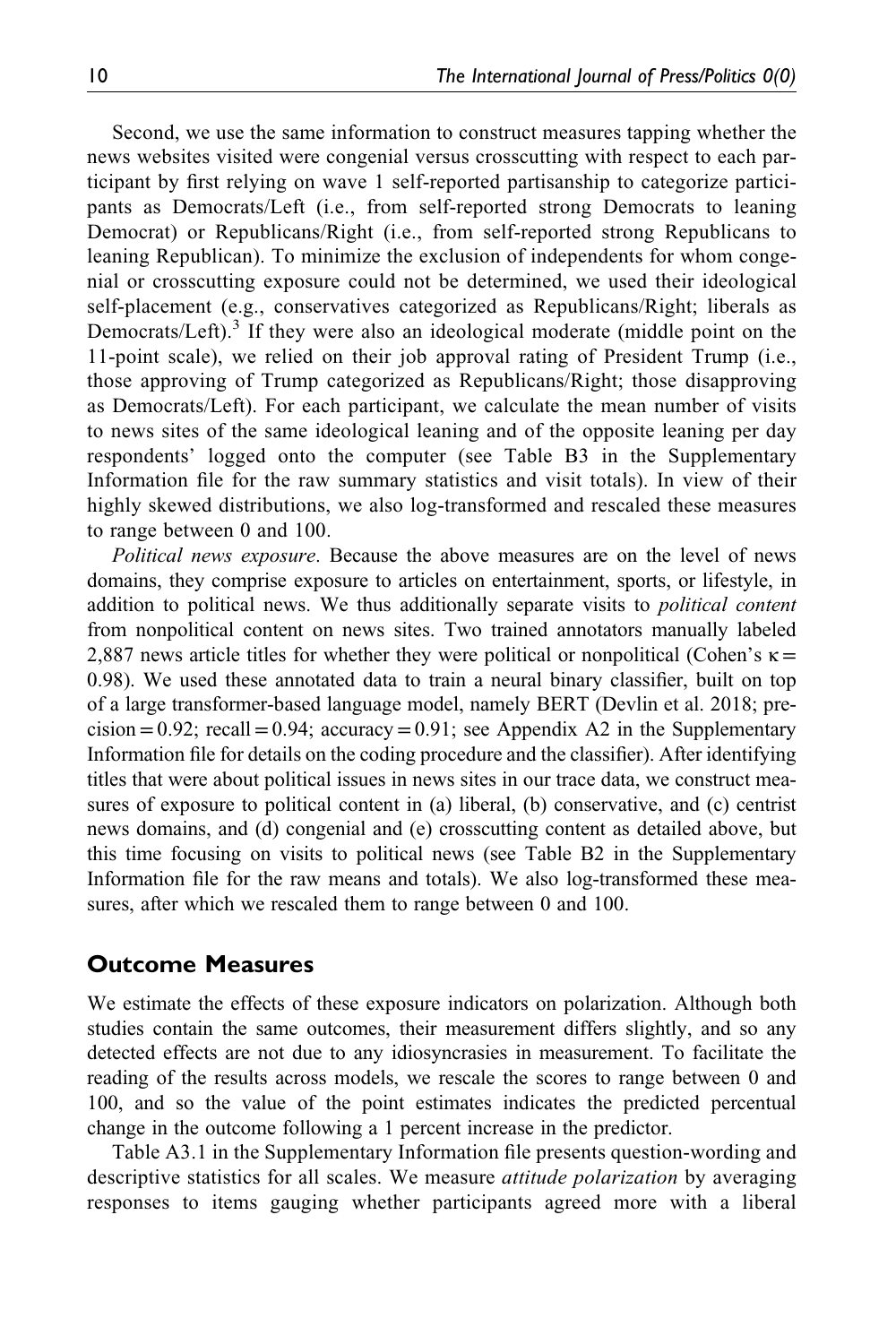(minimum) or a conservative (maximum) solution to several issues or policies that were salient at the time of each study. Study 1 included 7-point validated batteries on immigration, gun control, sexual assault, and Muslims and Islam (Cronbach's  $\alpha$  = 0.89). Study 2 asked respondents about the economy, the environment, gun control, and immigration on 13-point scales ( $\alpha$  = 0.89). To construct the outcome variables, that is, increases in attitude extremity as an indicator of attitude polarization, we fold all items so that 0 represents a moderate position and the maximum '3' the most extreme position on these policies, after which we average the scores. We reestimated all the models testing attitude polarization on each of the issues separately, finding nearly identical effects (results shown in Figures C1 and C2 in the Supplementary Information file). To measure *affective polarization*, both studies used a feeling thermometer toward out-partisans (0 'cold and unfavorable' and 100 'warm and favorable'). We reverse the scale so that higher values indicate higher polarization. Besides this measure, study 1 contained two other standard indicators of affective polarization, that is, negative trait ratings and social distance, and study 2 included social distance and a novel measure gauging participants' understanding of out-partisans. For parsimony and to allow for direct comparison between the studies, we present the results for the feeling thermometers in the main text and report the remaining—and nearly identical—results in Figures C3 and C4 in the Supplementary Information file.

# Analytical Approach

We primarily rely on fixed effects regression analysis, which is advantageous over other approaches, as it leverages variation *within* rather than *between* respondents. In other words, a fixed-effect analysis study over-time changes of individuals, mapped in Figures B3 and B4 in the Supplementary Information file.<sup>4</sup> It does so by estimating a random intercept for each respondent, thereby factoring out the potentially confounding influence of all time-invariant differences between respondents, whether observed or unobserved. Subsequently, it regresses the over-time change in the outcome on the over-time change in the predictor. It is thus a particularly potent way to handle the omitted variable problem, offering the most stringent causal test outside experiments in situations when the data do not permit creating a synthetic control, such as a "no exposure" group (Allison 2009).<sup>5</sup> Because fixed effects models are unsuitable to estimate interactions with a time-invariant variable, in our case partisanship strength, we rely on so-called within-between models that lift the constraint on the variability in the strength of the within-subject effects. Allowing the coefficient of within-subject effects to vary (i.e., random slopes) enables us to assess whether the average value of within-subject effects varies across partisanship strength. As we test the same hypotheses in multiple ways, we adjust the significance levels using a Bonferroni correction for multiple comparisons. The summary statistics for all variables are displayed in Table B5 in the Supplementary Information file, and the variable distributions in Figures B5 and B6 in the Supplementary Information file.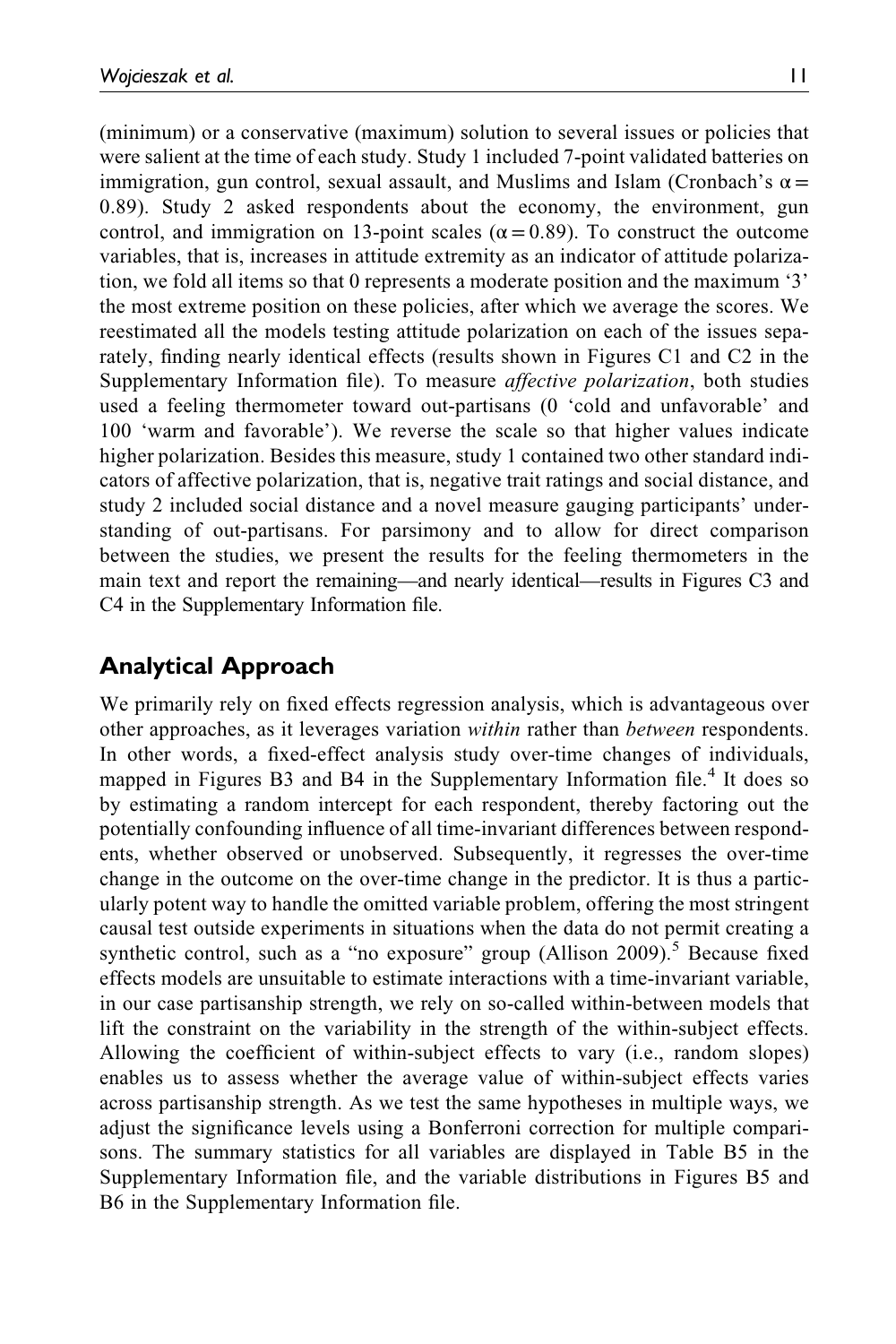# Results

We first put partisan news exposure in perspective. Do our respondents consume news? If so, how much and how much of it is partisan news? We describe the nearly thirty-seven million visits in our trace data from both studies. Figure 1 summarizes this important descriptive evidence. As shown, 1.69 percent of these data comprised visits to news domains. Among these, centrist sites were most popular, comprising 55.93 percent of the news browsing, with liberal and conservative websites accounting for 25.73 percent and 18.34 percent of all news browsing, respectively. This means that less than half of news visits were to partisan news domains. These statistics reveal that, on average, participants only visited less than one partisan news domain for every 100 pages they visited. An even smaller fraction of the trace data comprised visits to *political* news. In general, 55.12 percent of overall news browsing was to political news articles. This percentage was yet lower for partisan domains: More than half (52.04 percent) of what people consumed on these domains was *nonpolitical* content, such as recipes or sports. Ultimately, an average participant encountered only one partisan political news article for every 200 sites they visited! In short, less than 2 percent of what people saw online was news. Most news was not partisan, and most partisan news was not political. We return to this key finding in the discussion.<sup>6</sup>

To test our first theoretical predictions, we estimate sixteen models in total, one for each possible combination of main-effects hypothesis, measurement of news exposure (domain vs. political news), and study. We describe the high-level results below, making their more detailed description, including the coefficients and confidence intervals and fit statistics available on GitHub, together with replication data and the code (https://github.com/ercexpo/EXPO-partisan-news.). Furthermore, all additional analyses and robustness checks are in online Appendix in the Supplementary Information file as indicated throughout the article.

First, two sets of fixed effects analyses with exposure to liberal, conservative, and centrist news domains (i), and to articles classified as political (ii) as the core predictors tested *H1,* according to which the consumption of partisan news in the aggregate leads to increases in (a) attitude and (b) affective polarization. Model 1 in Figure 2 visualizes the results (S1 depicted in grey, S2 in blue).



#### Figure 1. News consumption in perspective.

Note. This figure shows some key statistics of the trace data of studies 1 and 2 combined.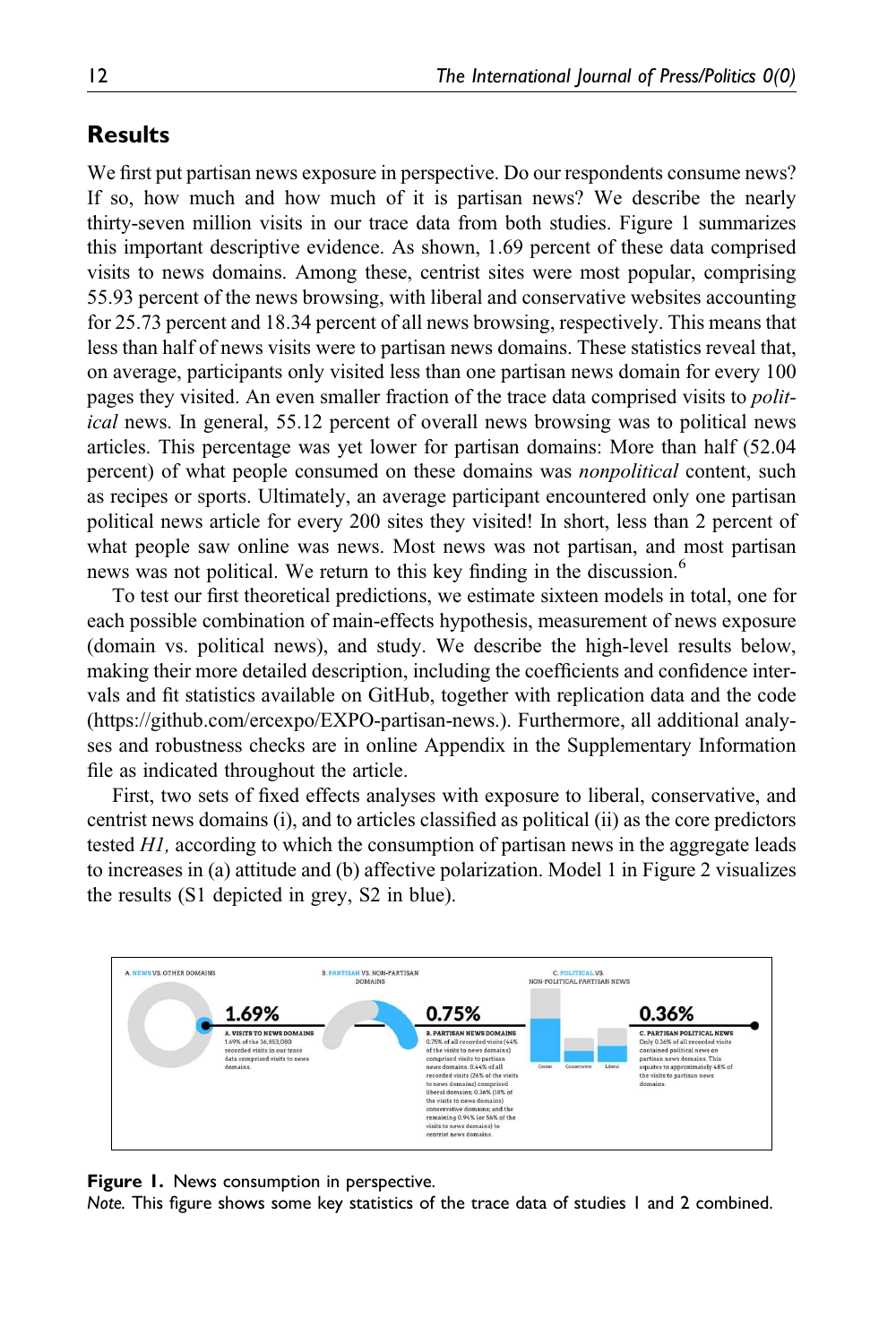

#### Figure 2. Coefficient plot results.

Note. The horizontal bars indicate a 95 percent confidence interval surrounding the point estimate. Models 1 and 2 are based on fixed-effects models. Model 3 is based on a random-effects model (within-between model) with a cross-level interaction between the news exposure variables and partisanship strength. Submodel i focuses on exposure to news domains, while submodel ii focuses on political news exposure. All exposure measures were log-transformed to account for the skewed distribution and rescaled to a range between 0 and 100. The dependent variables were also rescaled between 0 and 100 so that the coefficients denote the percentual change in the dependent variable as the result of one percentage increase in the independent variable.

The results reveal a consistent pattern of null findings. The use of liberal and conservative news sites has no causal effects on attitude or affective polarization. These insignificant coefficients for domain-level partisan exposure are also not consistent in direction. In fact, all exposure effects, whether they are linked to liberal, centrist, conservative, congenial, or crosscutting news exposure, are statistically indistinguishable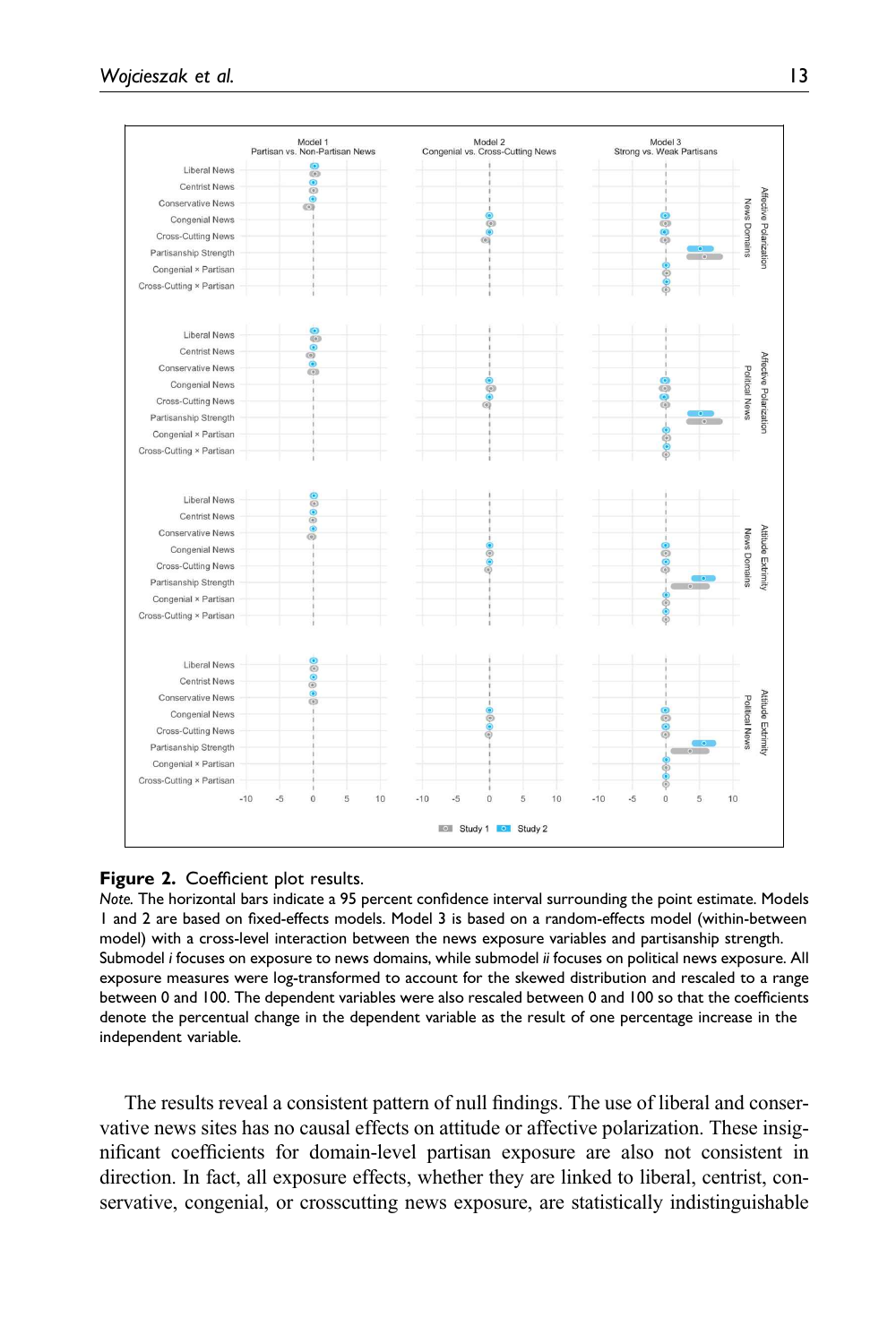from zero. Although exposure to explicitly *political news* in partisan sites could exert stronger polarizing effects than domain-level exposure, we find a parallel null pattern for both attitude and affective polarization from political news within both liberal as well as conservative domains. In short, across both studies, we do not find evidence in favor of *H1*. Exposure to partisan domains—whether liberal or conservative—and to hard news within these domains has remarkably little impact on attitude and affective polarization.

To examine whether the use of partisan websites *from one*'*s own side* has stronger polarizing effects than crosscutting or nonpartisan news (*H2*), we estimate a series of fixed effects models with congenial, crosscutting, and centrist news exposure as the key predictors. Model 2 in Figure 2 visualizes the results. Again, we find no significant effects. These null findings emerge across both studies when examining domain-level exposure and also for explicitly political exposure within congenial, crosscutting, and centrist news domains. A pairwise comparison with the estimates for crosscutting and centrist exposure suggests that people do not respond more strongly to congenial news than other news. In effect, there is no empirical evidence for *H2*, namely that congenial exposure exacerbates attitude or affective polarization.

*H3* predicted that strong partisans polarize following exposure to both likeminded and dissimilar news more than weak partisans. We estimate a series of within-between models, with an interaction between congenial, crosscutting, and centrist exposure and a folded party identification scale, which we use to measure the strength of partisanship (such that 0 indicates a true independent and 3 a strong partisan, Democrat or Republican). The results are visualized in model 3. The insignificant and near-zero main effects of the news exposure variables indicate that congenial and crosscutting news does not polarize weak partisans. The interaction terms are also consistently null and near-zero, suggesting that strong partisans do not become more extreme or more hostile toward out-partisans any more than weak partisans following congenial or crosscutting exposure and also—as parallel models find—following exposure to explicitly political news in congenial and crosscutting domains. We reject *H3*.

To test our last hypothesis, which predicted that strong partisans should also polarize from centrist news use, the within-between models interacted centrist media exposure and partisanship strength. Model 3 visualizes the results showing no evidence that centrist news increases attitude or affective polarization among weak partisans, let alone among strong partisans. All models report an insignificant and near-zero difference between stronger and weaker partisans for exposure to both centrist domains and to political news wherein. The findings of neither study support *H4*.

Lastly, we asked whether Democrats and Republicans differ in their responses to partisan news. To this end, we disaggregate all analyses according to individuals' partisanship. Figures C6 and C7 in the Supplementary Information file report all results, and here we mention the fixed effects of exposure to liberal, centrist, and conservative news domains. Figure 3 shows the predicted change in polarization in the function of individuals' change in news consumption. The solid line denotes the predictions for Democrats and the dashed line for Republicans. The nearly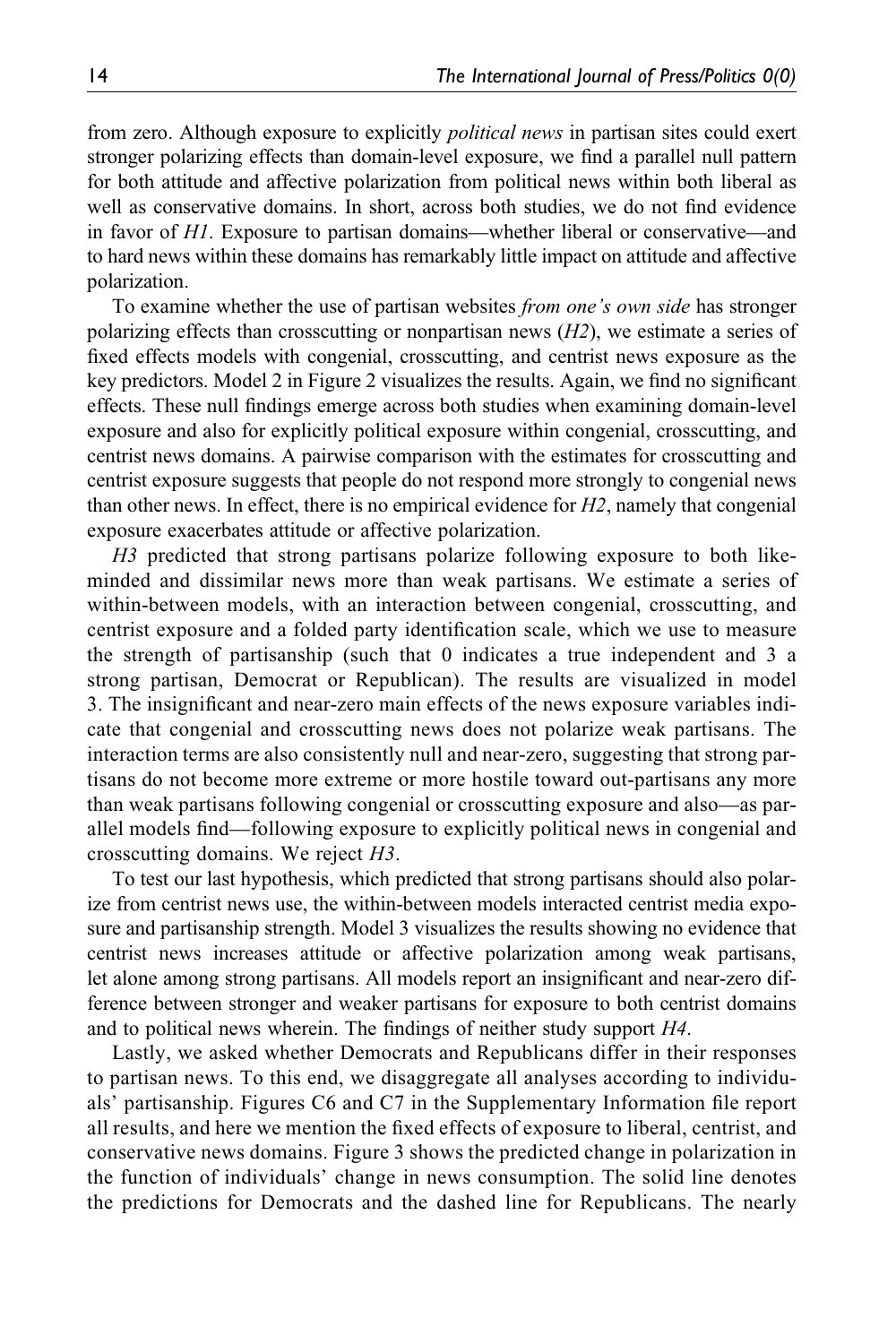

#### **Figure 3.** Exposure effects by partisanship.

Note. The figure shows the predicted change in polarization "ΔDependent Variable" as a function of the change in news exposure "ΔIndependent Variable." Predictions were based on a fixed-effects model with the same specifications as that in model 1 of Figure 2, estimated for Democrats and Republicans separately. The grey bound denotes a 95 percent confidence interval surrounding the predicted value.

identical and near-zero predictions for both groups reaffirm our findings: partisan exposure does not bolster attitude or affective polarization, among Democrats and Republicans alike.<sup>7</sup>

# **Discussion**

We leveraged two projects that combine behavioral indicators of online exposure that took place on people's computers over—in total—a twelve-month period with two two-wave panel surveys, one using a diverse sample of Facebook users, the other a cross-section of the US population. Aiming to offer evidence on the effects of partisan news, we examined the contribution of liberal, conservative, and centrist news websites to polarization in contemporary America.

Our models tested within-individual changes in attitude and affective polarization, both as aggregate constructs as well as attitudes toward various policies and individual indicators of affective polarization toward out-party supporters. Extending past work (Flaxman et al. 2016; Guess 2021), we tested exposure to news domains *and* to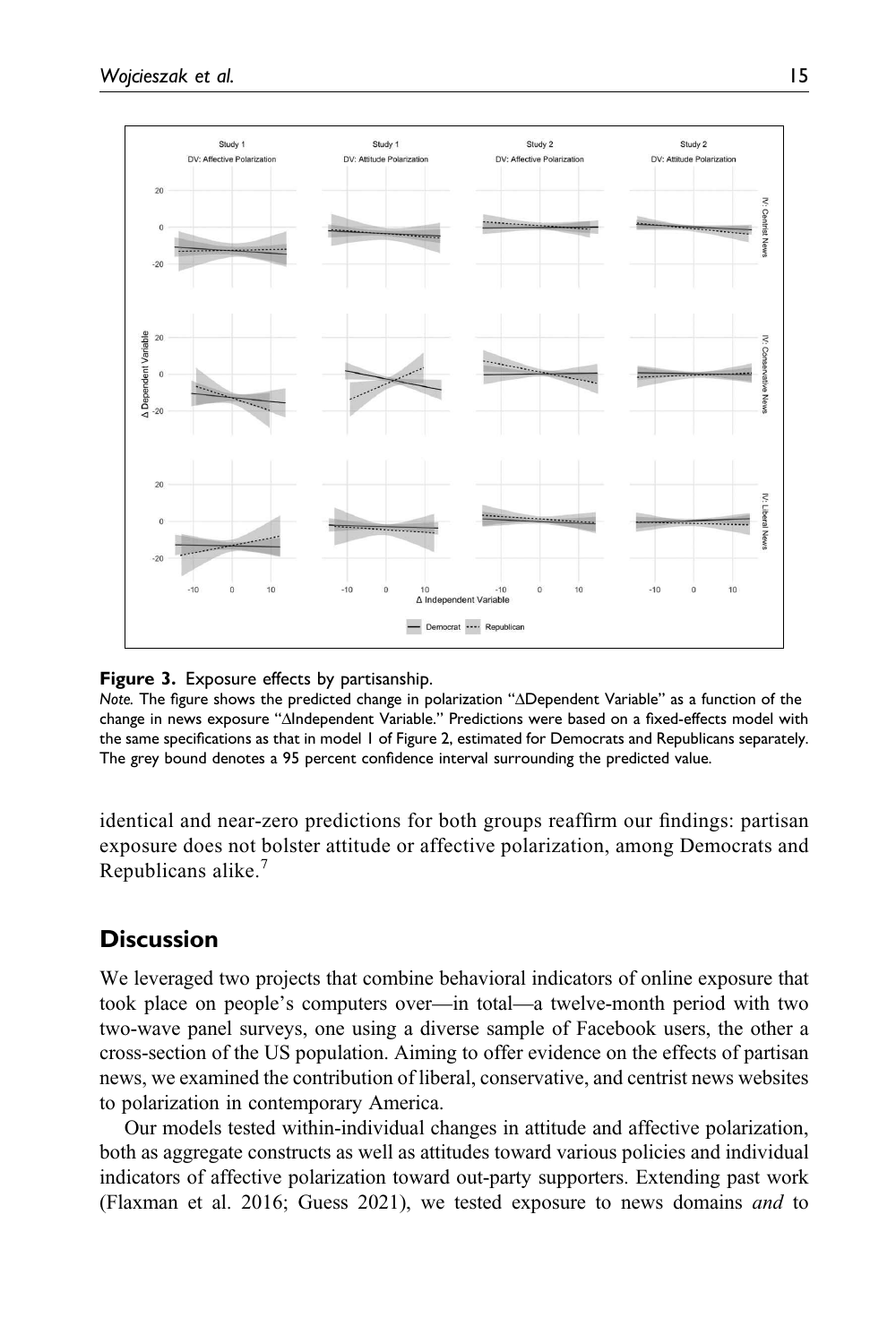political content within these domains, and also shed light on the potentially differential effects among different subgroups (i.e., strong and weak partisans, Democrats, and Republicans). Despite the stringency of the analyses and various robustness checks, the results offer a consistent pattern of null effects. We find no evidence that exposure to partisan news, whether conservative or liberal, congenial or crosscutting, to news domains or hard news wherein, fosters polarization, among independents and strong partisans alike.

Among the tested samples, partisan media, whether conservative or liberal, did not exacerbate attitude polarization in the aggregate (despite the fact that their coverage contains features that should be polarizing regardless of whether or not the audience agrees with its slant; Arceneaux and Johnson 2013, 2015), nor did they polarize the partisan audience to which they cater. This last null effect is of note because it counters some experimental evidence suggesting that partisan news from one's own side leads to more extreme positions (Levendusky 2013a), a point we discuss below. Further, although those with established political identities are most likely to process information—whether pro- or counter-attitudinal—in biased ways, we do not find that strong partisans polarized from exposure to partisan news from their own side or from across the aisle or from exposure to centrist news sources (a finding that held when we looked at those with strong political ideology, results not shown). That is, although centrist news is hoped to be depolarizing (inasmuch as centrist outlets engage in balanced and objective reporting free of partisan commentary) and although we expected that their use should polarize strong partisans, we find—again—no effects of online exposure to centrist sites and to hard news within. Lastly, speaking to extant literature on ideological asymmetries in partisan exposure and polarization (Tucker et al. 2018), we find robust null effects among Democrats and Republicans in our two samples.

Again, these null effects are not due to any specific operationalization of the outcomes, insufficient statistical power, or the characteristics of the samples and the exogenous events during data collection (the two studies were more than a year apart). We argue that these null effects are due to the reality of partisan news use online and—in fact—offer a more realistic portrayal of partisan news effects in the "real world" than most past work. Surveys testing polarization from partisan news are subject to various limitations (e.g., recall or social desirability biases, among others; Prior 2009). In turn, experiments show subjects a specific partisan video (e.g., Levendusky 2013a) or likeminded content (e.g., Knobloch-Westerwick and Meng 2011) or allow them to choose from among several slanted articles (Wojcieszak et al. 2020) or among partisan news and entertainment (e.g., Arceneaux et al. 2013). Such designs, which also ask subjects to report their attitudes immediately after exposure, maximize the chances of detecting polarization. In addition, these designs, with their focus on *slanted political* content, reflect the appealing narratives explaining polarization, namely that the online environment fosters echo chambers where citizens encounter hyperpartisan information that reinforces their priors (Sunstein 2018).

Needless to say, these narratives show only a small fraction of reality. This is not only because many citizens use centrist outlets (Flaxman et al. 2016; Fletcher and Nielsen 2018) and only a minority of partisans consume primarily partisan media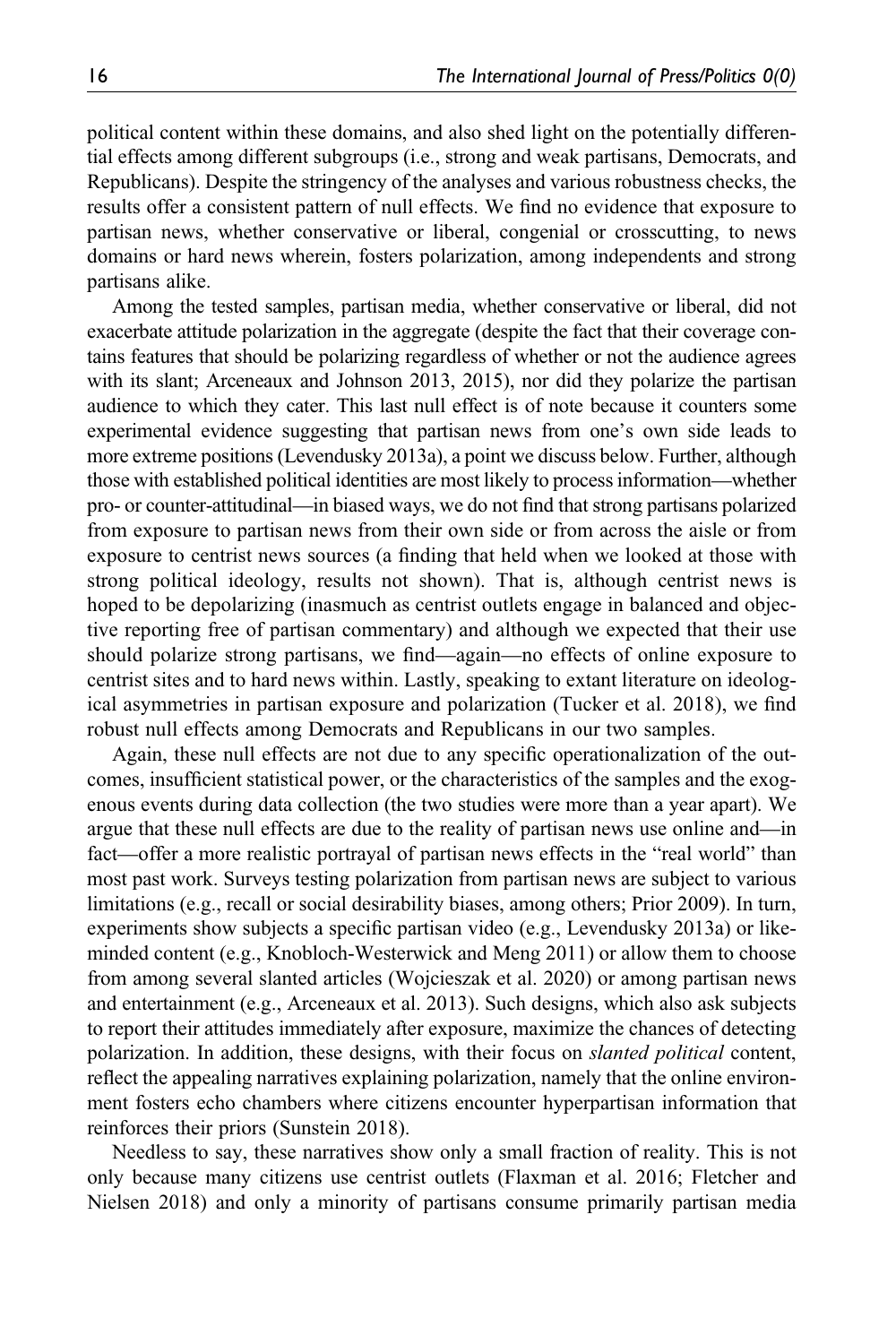(Guess 2021). The "powerful partisan news" narrative, we argue, is inaccurate primarily because politics is a small drop in the overall ocean of what citizens do online. Theoretically, people use media that satisfy their needs and desires (Katz et al. 1973). Because politics is perceived as complex, boring, or overly divisive (Klar et al. 2018), people may avoid it altogether, especially as they have nearly unlimited entertainment and nonpolitical content at their disposal (Feldman et al. 2013; Prior 2007). In our data, spanning a total of a year of individual web browsing, visits to news websites comprised less than 2 percent of the browsing. This is normatively problematic (inasmuch as citizens should stay informed about current events), but—crucially—puts into perspective concerns about the polarizing effects of news altogether.

*Partisan* news is even a smaller drop in this ocean of content. Across two studies, partisan news browsing *in total* accounted for less than 1 percent of all the URLs accessed by our participants. The consumption of explicitly political content within these domains, as determined by our machine learning methods, was negligible. Given the reality of an overall dearth of news exposure—and particularly of partisan and hard news exposure—to begin with, it is of no surprise that we find consistently null effects.

We deem these insignificant findings theoretically, substantively, and practically important. Slanted political content, isolated in most experiments, accounts for a small fraction of people's exposures. Yes, some partisan TV outlets are popular, with Fox News attracting an average of 2.57 million viewers and MSNBC 1.80 million, followed by CNN with 1 million (Live  $+7$  Nielsen ratings, 2019). Yet their viewership pales in comparison to the top 100 most popular entertainment shows. Sunday Night Football (NBC) had 20.1 million viewers, followed by NCIS (CBS) with 15.3 million, and Thursday Night Football (Fox) with 15.0 million.<sup>8</sup> Even the shows in the last five of the top hundred averaged about 3.5 million viewers, more than double the television audience of Fox News (see Prior 2013, for evidence that the average primetime audience for Fox News, CNN, and MSNBC *combined* was about 1.1 percent of the population).

As any project, ours is not free from limitations. Most importantly, we acknowledge that—as other similar studies—we do not account for the overarching communication and information ecology of our participants, such as their news exposure on multiple computers or mobile devices, or their offline use of partisan news (e.g., listening to conservative talk radio in a car or watching MSNBC over dinner). Our lack of mobile data is particularly problematic as more Americans report getting news through mobile devices than through a desktop or laptop computer (57 percent vs. 30 percent; Pew Research Center Nov. 19, 2019). To shed light on the extent to which this lack biases our estimates, we take advantage of survey items gauging how individuals distribute their time on the web across different devices (e.g., desktop or laptop vs. mobile phones). Figure C3 in the Supplementary Information file replicates our descriptive findings for those participants in both studies who said they used their cellphones more often than their computers  $(N=267)$ . This figure reveals that those who use their computers remarkably little are very similar when it comes to consuming news on their computers to other respondents, suggesting that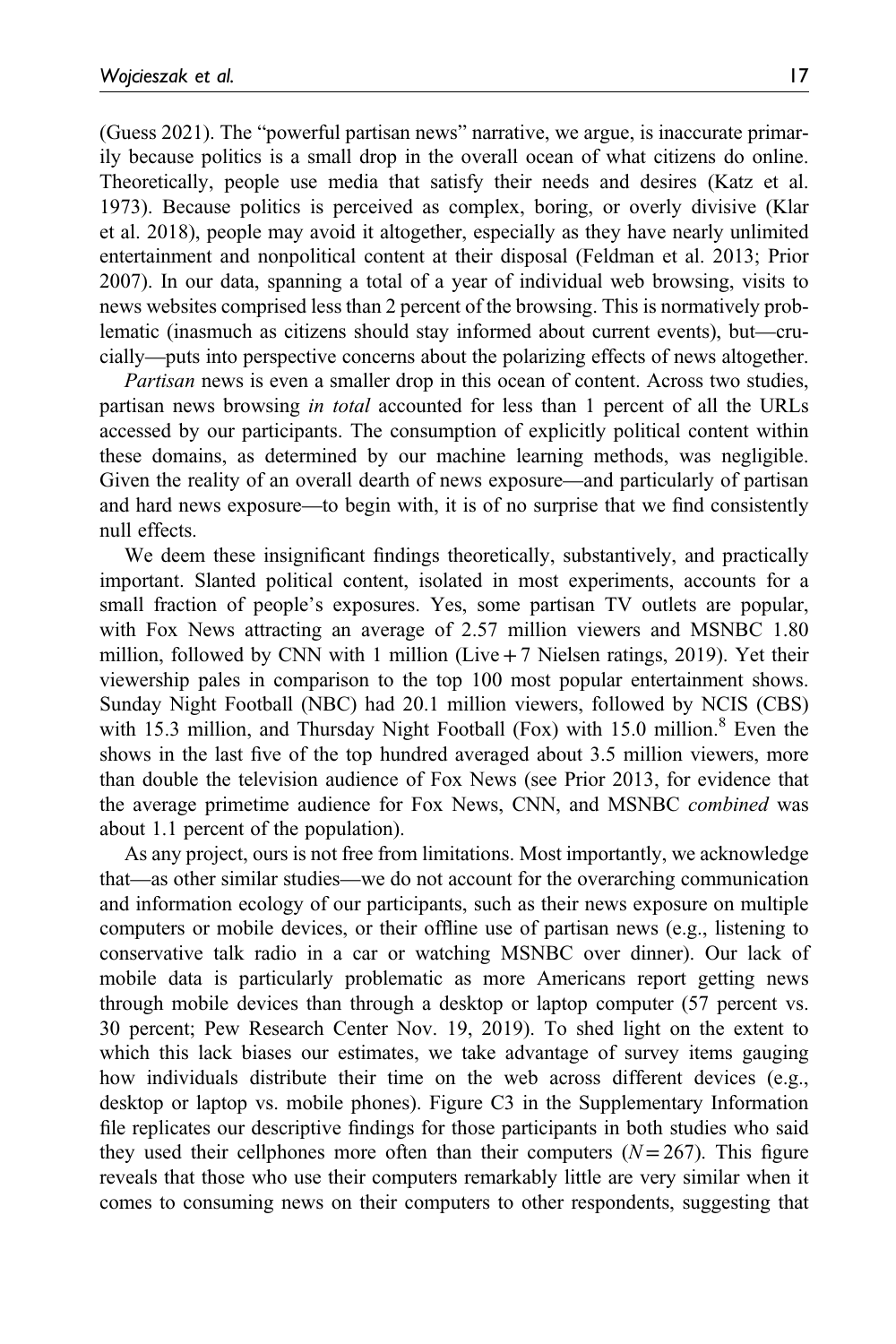our findings are not due to "displacement effects," whereby people consume less news on their computers because they are getting it elsewhere.

We also note that we cannot get at partisan pages people follow on social media or partisan content shared by those they follow. Inasmuch as social media users see news in their feed (e.g., headlines or embedded news videos), we are underestimating mere exposure and instead capture a more meaningful engagement with news (i.e., accessing it by clicking on the URL). Although surveys aim to examine this passive exposure using self-reports of incidentally coming across news (e.g., Fletcher and Nielsen 2018; see Thorson 2020 for a critique), our study—and those that rely on online traces in general—speaks to the domains and articles people actually visited, not the ones they potentially saw. Although this may underestimate the volume of (partisan and/or political) news encountered through social media, other evidence suggests this may not be the case. News makes up roughly 4 percent of News Feed on Facebook (Zuckerberg 2018) and public affairs news comprises 1.8 percent of the average Facebook feed of college students, with the median participant liking *zero* pages from journalists or news organizations (Wells and Thorson 2017). These low estimates, largely consistent with the descriptive evidence we present, suggest that the lack of social media data may not bias news exposure in any dramatic ways in our project.

That said, we note that overall exposure to partisan news, across multiple media, devices, platforms, or carried through interpersonal discussions (Druckman et al. 2018) could exert stronger polarizing effects than those detected for browser-based online use alone. Ascertaining whether this is the case may not be possible, as researchers cannot access all the information about all the (partisan news) outlets that people see offline and online, and likely never will. If scholars had access to Facebook newsfeed combined with mobile and desktop data, we would still be missing Facebook Messenger and WhatsApp, where people also share news (Waterson 2018). Even if we could access all of the digital traces a person produces, offline exposure and interpersonal communication are still crucial, and no trace data can account for these sources. To the extent that an overwhelming majority of Americans (89 percent) get at least some of their news online and the share of Americans who prefer to do so is growing (Pew Research Center Sept. 11, 2019), our data offer important insight into the (limited) polarizing effects of the online news environment.

In addition, one might be concerned about the generalizability of these results. Study 1 relied on a small sample of Facebook users, and even though study 2 comprised a much larger cross-section of the population, no study that requires respondents to install online trackers or share their browsing data (ours included) can make point estimates about the population. Individuals who are in online panels and comfortable providing access to their online behavior may systematically differ from those who do not. As aforementioned, although our samples do not reflect the general US population, we find strong correlations between our news site rankings and those of Amazon's Alexa rankings (Table B4 in the Supplementary Information file). Also, we compared the demographics of our final study 1 sample to those who completed the consent and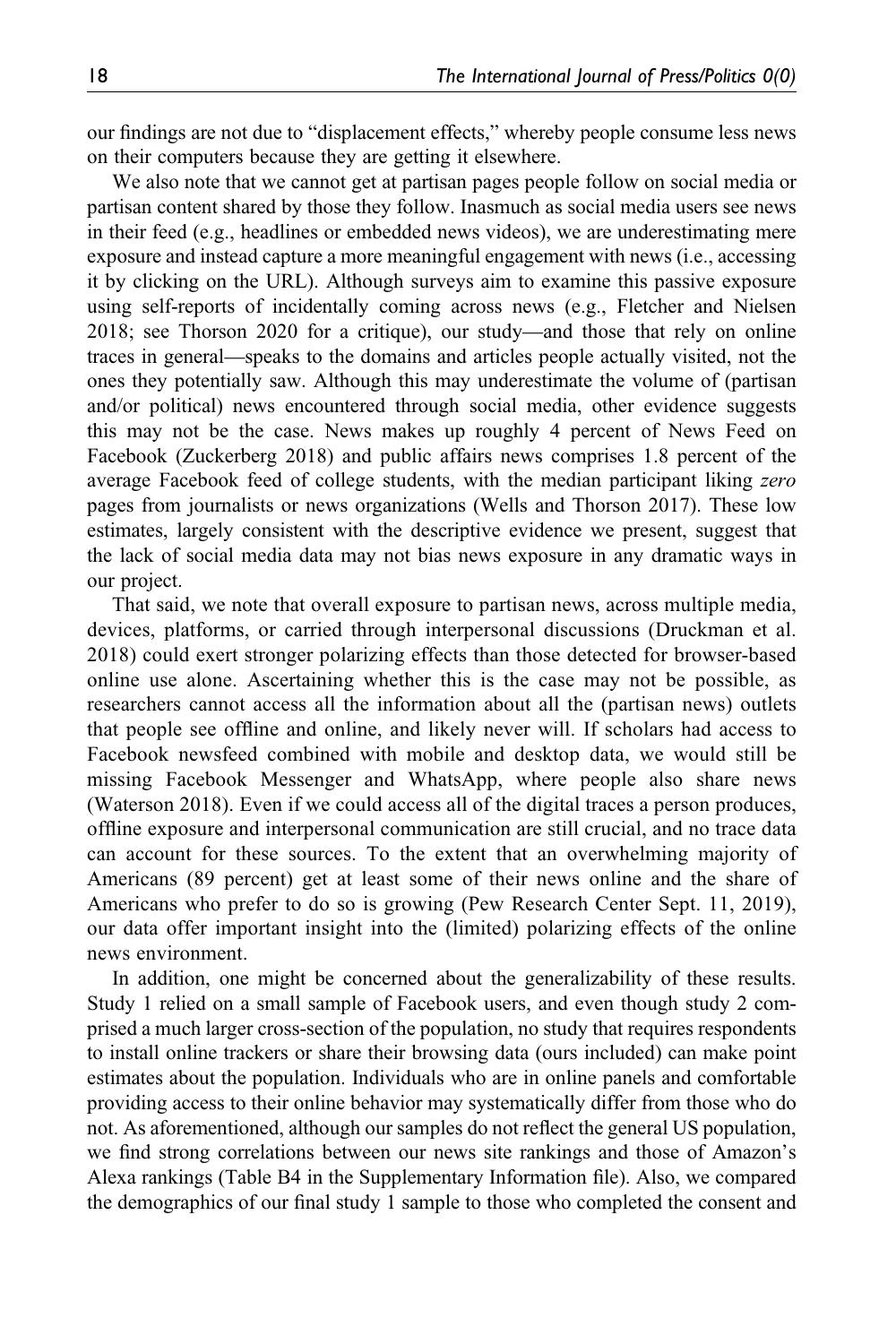the demographics survey, but did not complete wave  $1 (N = 1.422)$ , those who installed *Web Historian* but declined to upload browsing data, and those who uploaded the data but did not complete W1. As shown in Table B2 in the Supplementary Information file, W<sub>1</sub> only participants and the final sample are demographically similar, with slightly higher education level for the final sample. Although the number of those who declined to upload is quite small, we see a tendency toward a more politically conservative profile among this group.

Lastly, we account for exposure to news domains and to explicitly political news simultaneously and side by side, which—as we see in our data—are far from synonymous. Yet, because we examined news outlets only, we do not consider political exposure that happens outside domains categorized as news. Our focus—and extant worries—pertain to partisan media, yet we acknowledge that detailed attention to the content seen by individuals outside news domains is needed to offer more nuanced evidence on the effects of partisan content.

Despite these limitations, our findings have crucial implications for understanding the effects of online partisan news in today's media environment. Scholars and public observers often blame partisan media for enhancing extremity and hostility toward political opponents. Despite the fact that this explanation is broadly accepted, our studies suggest very limited causal effects of actual exposure to partisan media online. It could be the case that a shock in partisan news consumption's quantity or content (as in experiments) is needed to find any effects on attitudes, cognitions, and behaviors (polarization included). Yet, this consumption was relatively stable among our samples despite several major events during data collection for study 1 (e.g., Trump's family separation policy, Mueller investigation, Kavanaugh's hearings, and the focus on sexual misconduct) and study 2 (e.g., start of Trump's impeachment process, the protests in Hong Kong, or the US women's soccer team win in the 2019 FIFA Women's World Cup and the debate about gender discrimination in soccer). Online partisan exposure did not spike or did it lead to an extremity or outparty animosity.

There are various reasons for rising polarization, such as more ideologically consistent elites, the growing alignment of partisanship with other social identities (Mason 2018), or mere demographic changes in the American electorate (Boxell 2020). This is not to say that partisan media are not a problematic feature in contemporary America. They may promote misperceptions (Weeks et al. 2021), generate anger and outrage (Hasell and Weeks 2016), or decrease trust in mainstream media (Guess et al. 2021). (Partisan) news may still play a paramount role in the development of political attitudes during socialization (Möller and de Vreese 2019) and have cumulative effects on people's perceptions of (political) reality (Gerbner 1998). These effects, which can set the "foundation" for one's propensity to consume and be influenced by (partisan) news, cannot be easily captured empirically after six months. Yet, we do not find that these six months' worth of online partisan exposure radicalize people's attitudes toward such policies as immigration or gun control or make them more hostile toward the other political side, or that they disproportionately influence partisan extremists or Democrats or Republicans.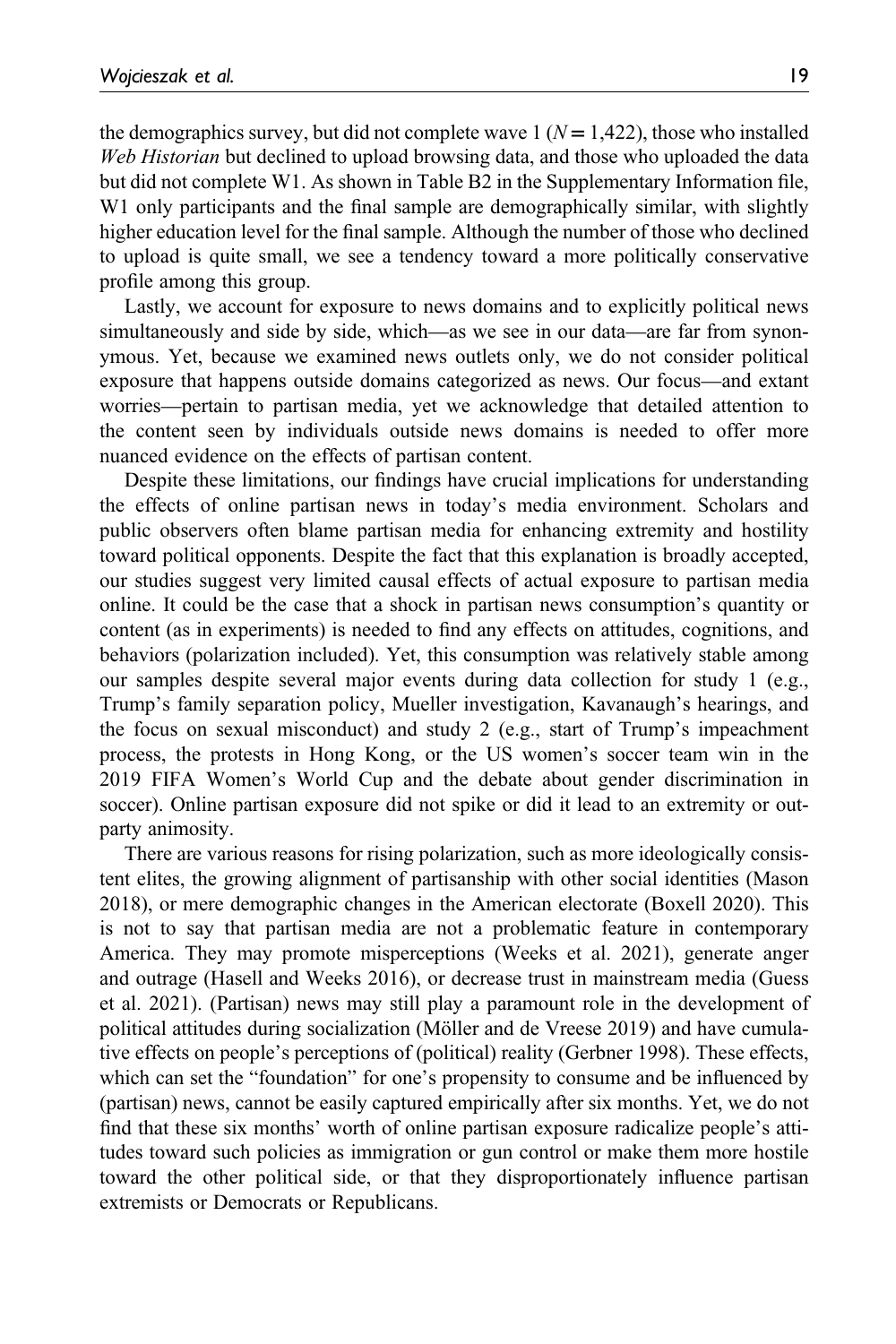We hope that these results will spark more theorizing and research on partisan news, research that triangulates people's responses with over-time data on their actual unconstrained news media use in naturalistic settings and—ideally—across different devices. Only when we account for the abundance of content available online and offline and situate partisan news as part of a larger information and communication ecosystem of (many political disinterested) Americans, will we be able to understand the unique effects (or lack thereof) of partisan news.

# Acknowledgments

The authors gratefully acknowledge the support of the European Research Council, "Europeans exposed to dissimilar views in the media: investigating backfire effects," Proposal EXPO-756301 (ERC Starting Grant, Magdalena Wojcieszak—PI). The authors are also grateful to Sam Davidson a PhD candidate in computational linguistic for the development of the political classifier and also the Editor and the three anonymous reviewers for their feedback. Any opinions, findings, and conclusions, or recommendations expressed in this material are those of the authors and do not necessarily reflect the views of the European Research Council.

# Declaration of Conflicting Interests

The authors declared no potential conflicts of interest with respect to the research, authorship, and/or publication of this article.

# Funding

This work was supported by the European Research Council (ERC) Starting Grant, "Europeans exposed to dissimilar views in the media: investigating backfire effects," Proposal EXPO-756301 (PI Magdalena Wojcieszak). Any opinions, findings, and conclusions or recommendations expressed in this material are those of the author(s) and do not necessarily reflect the views of the European Research Council.

# ORCID iDs

Magdalena Wojcieszak D https://orcid.org/0000-0001-5456-4483 Sjifra de Leeuw **b** https://orcid.org/0000-0002-8861-8942 Ericka Menchen-Trevino D https://orcid.org/0000-0002-5029-8269 Ke M. Huang-Isherwood **D** https://orcid.org/0000-0002-6360-3285 Brian Weeks  $\Box$  https://orcid.org/0000-0003-2355-2302

# Supplemental Material

Supplemental material for this article is available online.

# Notes

- 1. During data collection for study 1, Web Historian was only available for the Chrome browser and was later adapted to work with additional browsers (Chrome, Firefox, Opera, and Internet Explorer). Chrome was the most popular browser with 59–62 percent of the desktop market in early to mid-2018 (Statcounter 2018).
- 2. Participants were compensated through Lucid directly.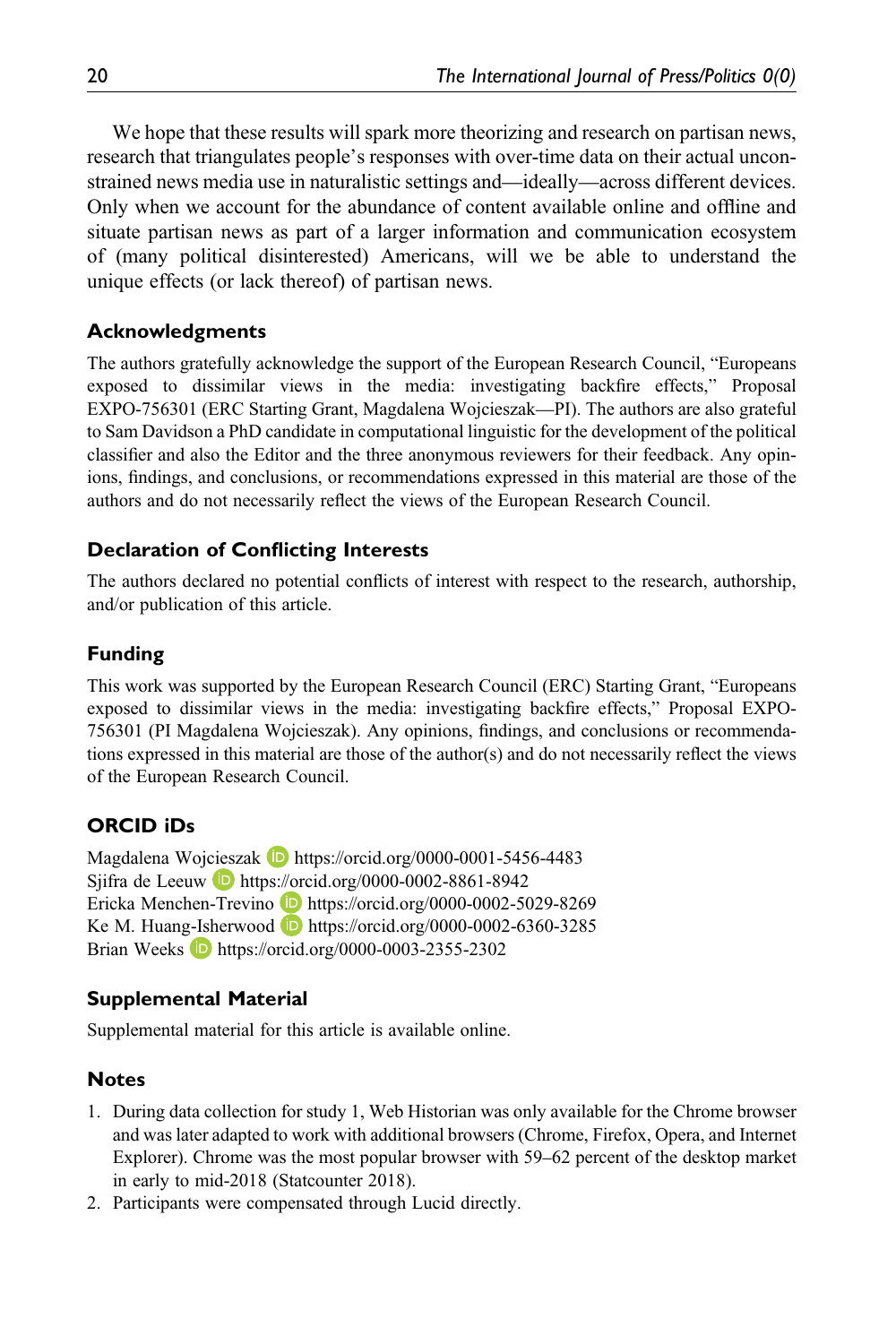- 3. Our findings in the fixed-effects models do not change when we use partisanship or ideology to define political leaning.
- 4. A series of paired *t*-tests alongside intercept-only fixed-effects models confirms there is sufficient overtime variability to use this technique.
- 5. We only have access to respondents' browsing data. Creating a synthetic control would force us to make assumptions that respondents who do not consume news on their computers also do not consume news on other devices or offline. By contrast, the only assumption we make in fixed-effects analyses is that a change in respondents' online news consumption reflects and contributes to an overall change in polarization. And so to address the "time variant" omitted variable problem we opted to conduct a second study that is one year apart from the first one, rather than relying on a design that requires creating synthetic controls.
- 6. To ensure that these small percentages are not due to the fact that some participants consume *more news* on their cellphones than on their computers, we replicated this figure for respondents who indicated they used their cellphones more often to browse the web (not necessarily news) than their computer. Supplemental Information file, Appendix Figure C5 shows the results. Those who use their computers remarkably little are very similar when it comes to consuming news on their computers to other participants. We return to this finding in the discussion.
- 7. To ascertain that these results are robust, we also disaggregated the individual measures of attitude and affective polarization, finding that it is *not* the case that some of the indicators are affected by online exposures (see Supplemental Information file, Appendix Figures C1, C2, and C3). We also accounted for potential moderators (e.g., political sophistication, i.e., political interest and education levels; prior polarization, and Trump support/opposition), and also estimated several lagged dependent variable models with age as a covariate among a few other demographic characteristics; as per Boxell (2020). The estimated models found insignificant interaction effects and an insignificant coefficient for age (results available from the authors). These analyses, jointly with those in the Supplemental Information file, suggest that the presented findings are robust and hold across different outcomes, model specifications, and subgroups.
- 8. These numbers count TV viewing within seven days of initial airdate, without streaming.

#### References

- Abramowitz, A. I., and K. L. Saunders. 2008. "Is Polarization a Myth?" *The Journal of Politics* 70 (2): 542–55. https://doi.org/10.1017/S0022381608080493
- Allison, P. D. 2009. *Fixed Effects Regression Models*. London: SAGE.
- Arceneaux, K., and M. Johnson. 2013. *Changing Minds or Changing Channels?: Partisan News in an Age of Choice*. University of Chicago Press.
- Arceneaux, K., and M. Johnson. 2015. "More A Symptom Than A Cause: Polarization and Partisan News Media in America." In *American Gridlock: The Sources, Character, and Impact of Political Polarization*, ed. A. Yoshinaka and J. A. Thurber, 309–36. Cambridge: Cambridge University Press. https://doi.org/10.1017/CBO9781316287002.016
- Arceneaux, K., M. Johnson, and J. Cryderman. 2013. "Communication, Persuasion, and the Conditioning Value of Selective Exposure: Like Minds May Unite and Divide but They Mostly Tune Out." *Political Communication* 30 (2): 213–31. https://doi.org/10.1080/ 10584609.2012.737424
- Bail, C. A., L. P. Argyle, T. W. Brown, J. P. Bumpus, H. Chen, M. F. Hunzaker, and A. Volfovsky. 2018. "Exposure to Opposing Views on Social media can Increase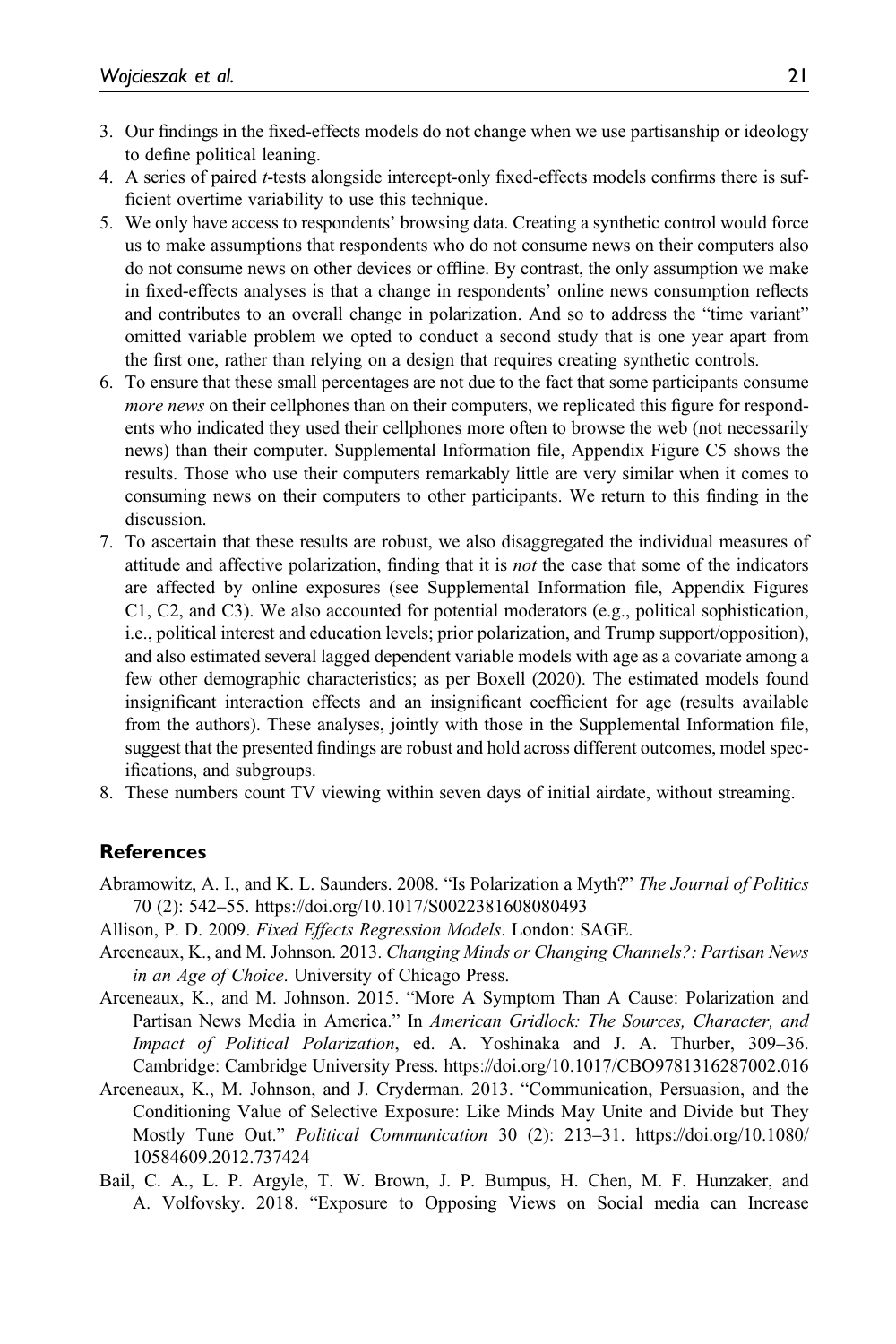Political Polarization." *Proceedings of the National Academy of Sciences* 115 (37): 9216– 21. https://doi.org/10.1073/pnas.1804840115

- Baum, M. A., and T. Groeling. 2008. "New Media and the Polarization of American Political Discourse." *Political Communication* 25 (4): 345–365. https://doi.org/10.1080/ 10584600802426965
- Berry, J. M., and S. Sobieraj. 2013. *The Outrage Industry: Political Opinion Media and the New Incivility*. Oxford: Oxford University Press.
- Bodo, B., N. Helberger, K. Irion, F. Zuiderveen Borgesius, J. Moller, B. van de Velde, N. Bol, B. van Es, and C. de Vreese, C. 2017. "Tackling the Algorithmic Control Crisis-The Technical, *Legal, and Ethical Challenges of Research into Algorithmic Agents. Yale JL & Tech*, 19, 133.
- Boxell, L. 2020. "Demographic Change and Political Polarization in the United States." *Economics Letters* 192: 109187. https://doi.org/10.1016/j.econlet.2020.109187
- Cardenal, A. S., C. Aguilar-Paredes, C. Galais, and M. Pérez-Montoro. 2019. "Digital Technologies and Selective Exposure: How Choice and Filter Bubbles Shape News media Exposure." *The international journal of press/politics* 24 (4): 465–86. https://doi. org/10.1177/1940161219862988
- Casas, A., Menchen-Trevino E., and M. Wojcieszak. forthcoming. "Exposure to Extremely Partisan News from the Other Political Side Shows Scarce Boomerang Effects." *Political Behavior*.
- de Benedictis-Kessner, J., M. A. Baum, A. J. Berinsky, and T. Yamamoto. 2019. "Persuading the Enemy: Estimating the Persuasive Effects of Partisan Media with the Preference-Incorporating Choice and Assignment Design." *American Political Science Review* 113 (4): 902–16. https:// doi.org/10.1017/S0003055419000418
- de Leeuw, S. E., R. Azrout, R. S. Rekker, and J. H. Van Spanje. 2020. "After All This Time? The Impact of Media and Authoritarian History on Political News Coverage in Twelve Western Countries." *Journal of Communication* 70 (5): 744–67. https://doi.org/10.1093/joc/jqaa029
- Devlin, J., M. W. Chang, K. Lee, and K. Toutanova. 2018. "Bert: Pre-Training of Deep Bidirectional Transformers for Language Understanding." *arXiv preprint arXiv* 1810:04805.
- Druckman, J. N., S. Klar, Y. Krupnikov, M. Levendusky, and J. B. Ryan. 2020. "(Mis-) Estimating Affective Polarization." *Journal of Politics*.
- Druckman, J. N., M. S. Levendusky, and A. McLain. 2018. "No Need to Watch: How the Effects of Partisan media can Spread via Interpersonal Discussions." *American Journal of Political Science* 62 (1): 99–112. https://doi.org/10.1111/ajps.12325
- Druckman, J. N., E. Peterson, and R. Slothuus. 2013. "How Elite Partisan Polarization Affects Public Opinion Formation." *American Political Science Review* 107 (1): 57–79. https://doi. org/10.1017/S0003055412000500
- Eady, G., J. Nagler, A. Guess, J. Zilinsky, and J. A. Tucker. 2019. "How Many People Live in Political Bubbles on Social media? Evidence From Linked Survey and Twitter Data." *Sage Open* 9 (1): 2158244019832705. https://doi.org/10.1177/2158244019832705
- Feldman, L., N. J. Stroud, B. Bimber, and M. Wojcieszak. 2013. "Assessing Selective Exposure in Experiments: The Implications of Different Methodological Choices." *Communication Methods and Measures* 7 (3–4): 172–94. https://doi.org/10.1080/ 19312458.2013.813923
- Flaxman, S., S. Goel, and J. M. Rao. 2016. "Filter Bubbles, Echo Chambers, and Online News Consumption." *Public Opinion Quarterly* 80 (S1): 298–320. https://doi.org/10.1093/poq/ nfw006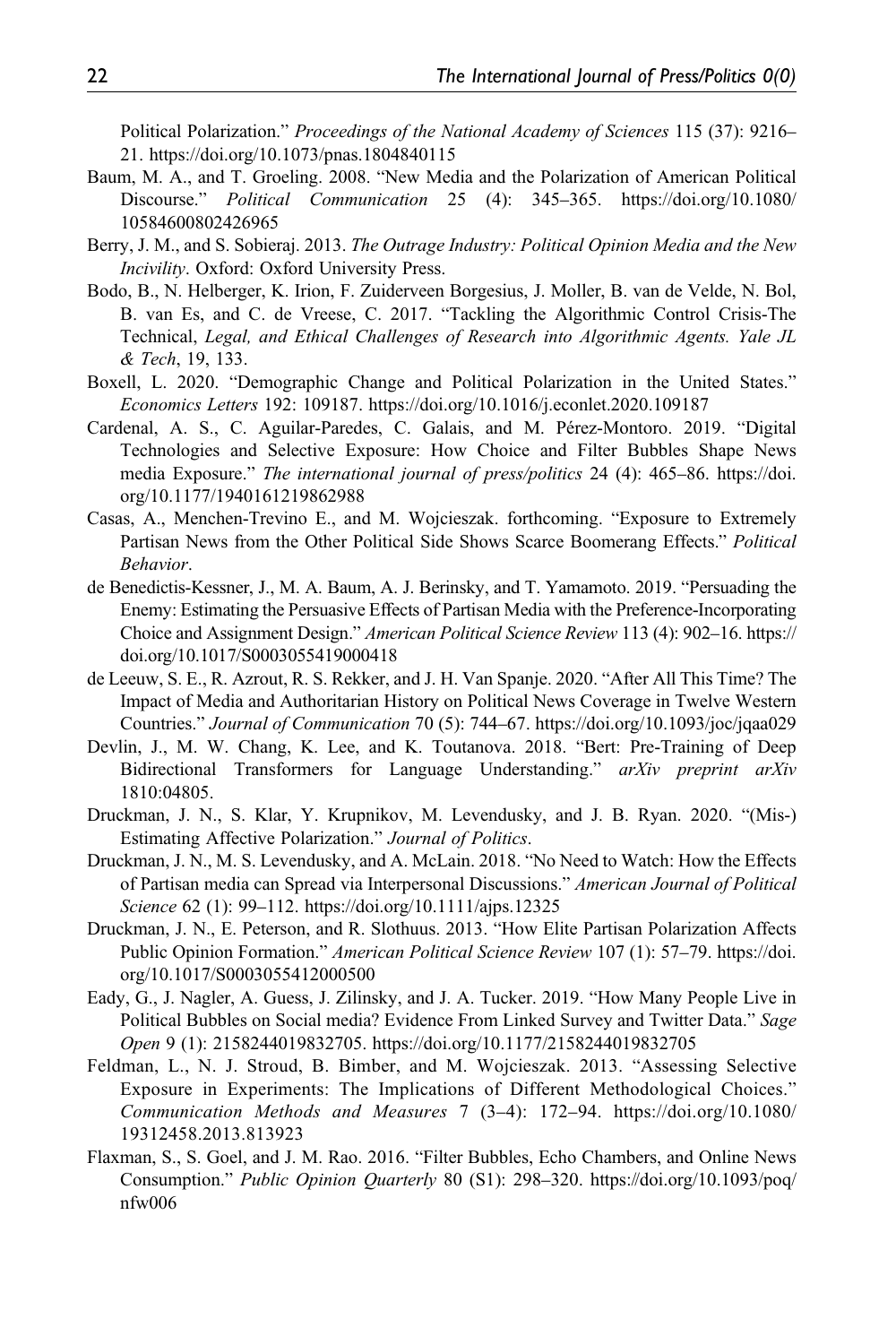- Fletcher, R., and R. K. Nielsen. 2018. "Are People Incidentally Exposed to News on Social media? A Comparative Analysis." *New Media & Society* 20 (7): 2450–68. https://doi.org/ 10.1177/1461444817724170
- Gallup. August 3, 2017. Partisan Differences Growing on a Number of Issues. Available at https://news.gallup.com/opinion/polling-matters/215210/partisan-differences-growingnumber-issues.aspx
- Garrett, R. K., S. D. Gvirsman, B. K. Johnson, Y. Tsfati, R. Neo, and A. Dal. 2014. "Implications of Pro- and Counterattitudinal Information Exposure for Affective Polarization: Partisan Media Exposure and Affective Polarization." *Human Communication Research* 40 (3): 309–32. https://doi.org/10.1111/hcre.12028
- Garrett, R. K., J. Long, and M. Jeong. 2019. "From Partisan Media to Misperception: Affective Polarization as Mediator." *Journal of Communication* 69 (5): 490–512. https://doi.org/10. 1093/joc/jqz028
- Gerbner, G. 1998. "Cultivation Analysis: An Overview." *Mass Communication and Society* 1 (3–4): 175–94. https://doi.org/10.1080/15205436.1998.9677855
- Guess, A. M. 2015. "Measure for Measure: An Experimental Test of Online Political Media Exposure." *Political Analysis* 23 (1): 59–75. https://doi.org/10.1093/pan/mpu010
- Guess, A. M. 2021. "(Almost) Everything in Moderation: New Evidence on Americans' Online Media Diets." *American Journal of Political Science*. https://doi.org/10.1111/ajps.12589
- Guess, A. M., P. Barberá, S. Munzert, and J. Yang. 2021. "The Consequences of Online Partisan media." *Proceedings of the National Academy of Sciences* 118 (14). https://doi.org/10.1073/ pnas.2013464118
- Hasell, A., and B. E. Weeks. 2016. "Partisan Provocation: The Role of Partisan News Use and Emotional Responses in Political Information Sharing in Social Media." *Human Communication Research* 42 (4): 641–61. https://doi.org/10.1111/hcre.12092
- Hetherington, M. J., and T. J. Rudolph. 2015. *Why Washington Won*'*t Work: Polarization, Political Trust, and the Governing Crisis*. Chicago: University of Chicago Press.
- Iyengar, S., Y. Lelkes, M. Levendusky, N. Malhotra, and S. J. Westwood. 2019. "The Origins and Consequences of Affective Polarization in the United States." *Annual Review of Political Science* 22: 129–46. https://doi.org/10.1146/annurev-polisci-051117-073034
- Jamieson, K. H., and J. N. Cappella. 2008. *Echo Chamber: Rush Limbaugh and the Conservative Media Establishment*. Oxford: Oxford University Press.
- Katz, E., J. G. Blumler, and M. Gurevitch. 1973. "Uses and Gratifications Research." *The Public Opinion Quarterly* 37 (4): 509–23. https://www.jstor.org/stable/2747854
- Klar, S., Y. Krupnikov, and J. Ryan. 2018. "Affective Polarization or Partisan Disdain? Untangling A Dislike for the Opposing Party From A Dislike of Partisanship." *Public Opinion Quarterly* 82 (2): 379–90. https://doi.org/10.1093/poq/nfy014
- Knobloch-Westerwick, S., and J. Meng. 2011. "Reinforcement of the Political Self Through Selective Exposure to Political Messages." *Journal of Communication* 61 (2): 349–68. https://doi.org/10.1111/j.1460-2466.2011.01543.x
- Kunda, Z. 1990. "The Case for Motivated Reasoning." *Psychological Bulletin* 108 (3): 480. https://doi.org/10.1037/0033-2909.108.3.480
- Leeper, T. J. 2014. "The Informational Basis for Mass Polarization." *Public Opinion Quarterly* 78 (1): 27–46. https://doi.org/10.1093/poq/nft045
- Leeper, T. J., and R. Slothuus. 2014. "Political Parties, Motivated Reasoning, and Public Opinion Formation." *Political Psychology* 35 (S1): 129–56. https://doi.org/10.1111/pops.12164
- Levendusky, M. 2013a. *How Partisan Media Polarize America*. Chicago: University of Chicago Press.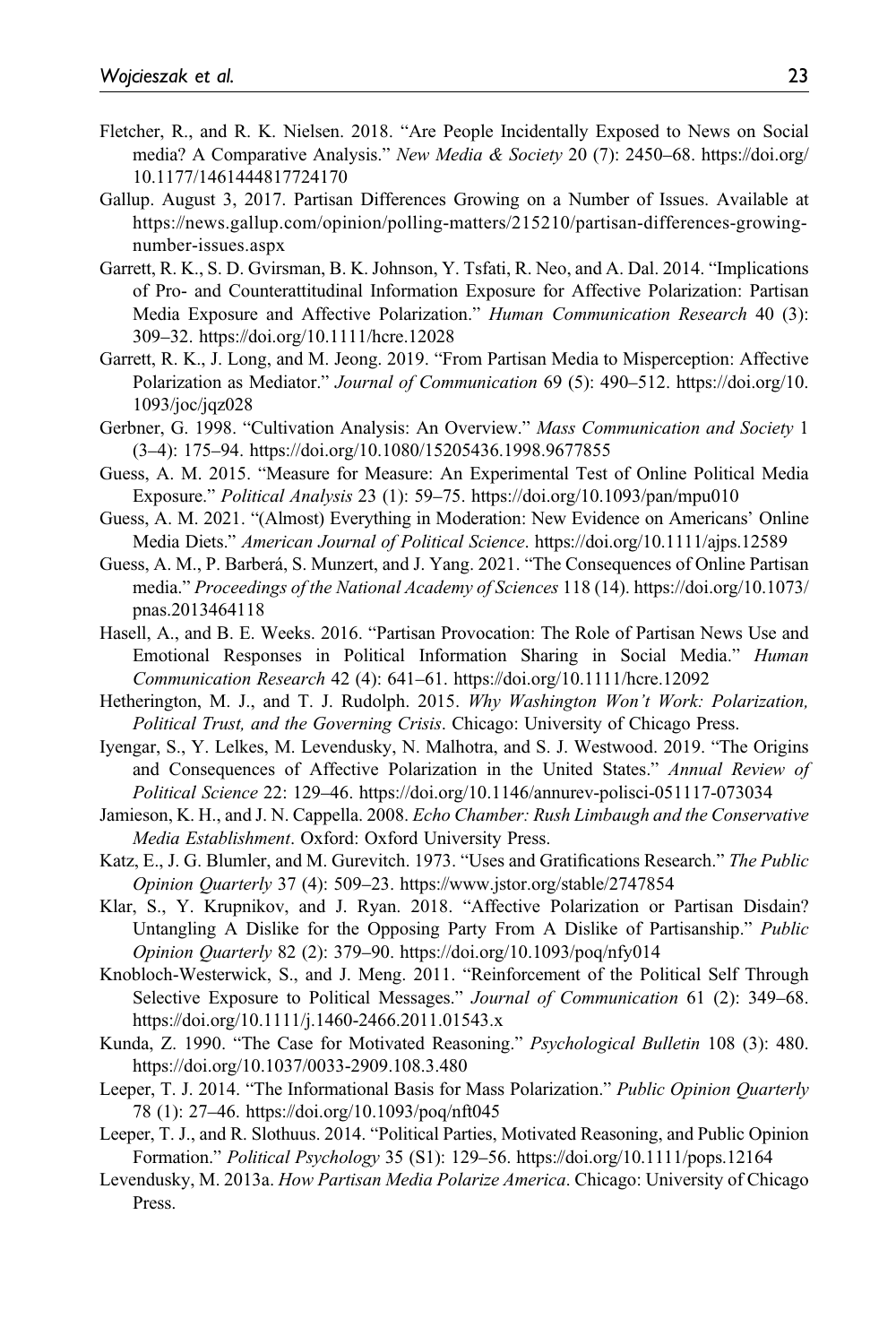- Levendusky, M., and N. Malhotra. 2016. "Does Media Coverage of Partisan Polarization Affect Political Attitudes?" *Political Communication* 33 (2): 283–301. https://doi.org/10.1080/ 10584609.2015.1038455
- Levendusky, M. S. 2013b. "Why Do Partisan Media Polarize Viewers?" *American Journal of Political Science* 57 (3): 611–23. https://doi.org/10.1111/ajps.12008
- Lodge, M., and C. S. Taber. 2005. "The Automaticity of Affect for Political Leaders, Groups, and Issues: An Experimental Test of the Hot Cognition Hypothesis." *Political Psychology* 26 (3): 455–82. https://doi.org/10.1111/j.1467-9221.2005.00426.x
- Lu, Y., and J. K. Lee. 2019. "Partisan Information Sources and Affective Polarization: Panel Analysis of the Mediating Role of Anger and Fear." *Journalism & Mass Communication Quarterly* 96 (3): 767–83. https://doi.org/10.1177/1077699018811295
- Mason, L. 2018. *Uncivil Agreement: How Politics Became our Identity*. Chicago: University of Chicago Press.
- Möller, J., and C. de Vreese. 2019. "Spiral of Political Learning: The Reciprocal Relationship of News media use and Political Knowledge among Adolescents." *Communication Research* 46 (8): 1078–94. https://doi.org/10.1177/0093650215605148
- Möller, J., R. N. van de Velde, L. Merten, and C. Puschmann. 2020. "Explaining Online News Engagement Based on Browsing Behavior: Creatures of Habit?." *Social Science Computer Review* 38 (5): 616–632. https://doi.org/10.1177/0894439319828012
- Mullinix, K. J. 2016. "Partisanship and Preference Formation: Competing Motivations, Elite Polarization, and Issue Importance." *Political Behavior* 38 (2): 383–411. https://doi.org/ 10.1007/s11109-015-9318-4
- Mutz, D. C. 2006. *Hearing the Other side: Deliberative Versus Participatory Democracy*. London: Cambridge University Press.
- Mutz, D. C. 2007. "Effects of "In-Your-Face" Television Discourse on Perceptions of A Legitimate Opposition." *The American Political Science Review* 101 (4): 621–35. https:// doi.org/10.2307/27644475
- Nicholson, S. P. 2012. "Polarizing Cues." *American Journal of Political Science* 56 (1): 52–66. https://doi.org/10.1111/j.1540-5907.2011.00541.x
- Pew Research Center. Oct. 2, 2017. Covering President Trump in a Polarized Media Environment. Available at https://www.journalism.org/wp-content/uploads/sites/8/2017/ 09/PJ\_2017.10.02\_Trump-First-100-Days\_FINAL.pdf
- Pew Research Center. Nov. 19, 2019. Americans favor mobile devices over desktops and laptops for getting news. Available at www.pewresearch.org/fact-tank/2019/11/19/americans-favormobile-devices-over-desktops-and-laptops-for-getting-news/
- Pew Research Center. Sept. 11, 2019. Key findings about the online news landscape in America. *Pew Research Center*. Available at https://www.pewresearch.org/fact-tank/2019/09/11/keyfindings-about-the-online-news-landscape-in-america/
- Prior, M. 2007. *Post-broadcast Democracy: How Media Choice Increases Inequality in Political Involvement and Polarizes Elections*. London: Cambridge University Press.
- Prior, M. 2009. "The Immensely Inflated News Audience: Assessing Bias in Self-Reported News Exposure." *Public Opinion Quarterly* 73 (1): 130–43. https://doi.org/10.1093/ poq/nfp002
- Prior, M. 2013. "Media and Political Polarization." *Annual Review of Political Science* 16 (1): 101–27. https://doi.org/10.1146/annurev-polisci-100711-135242
- Puglisi, R., and J. M. Snyder. 2011. "Newspaper Coverage of Political Scandals." *The Journal of Politics* 73 (3): 931–50. https://doi.org/10.1017/S0022381611000569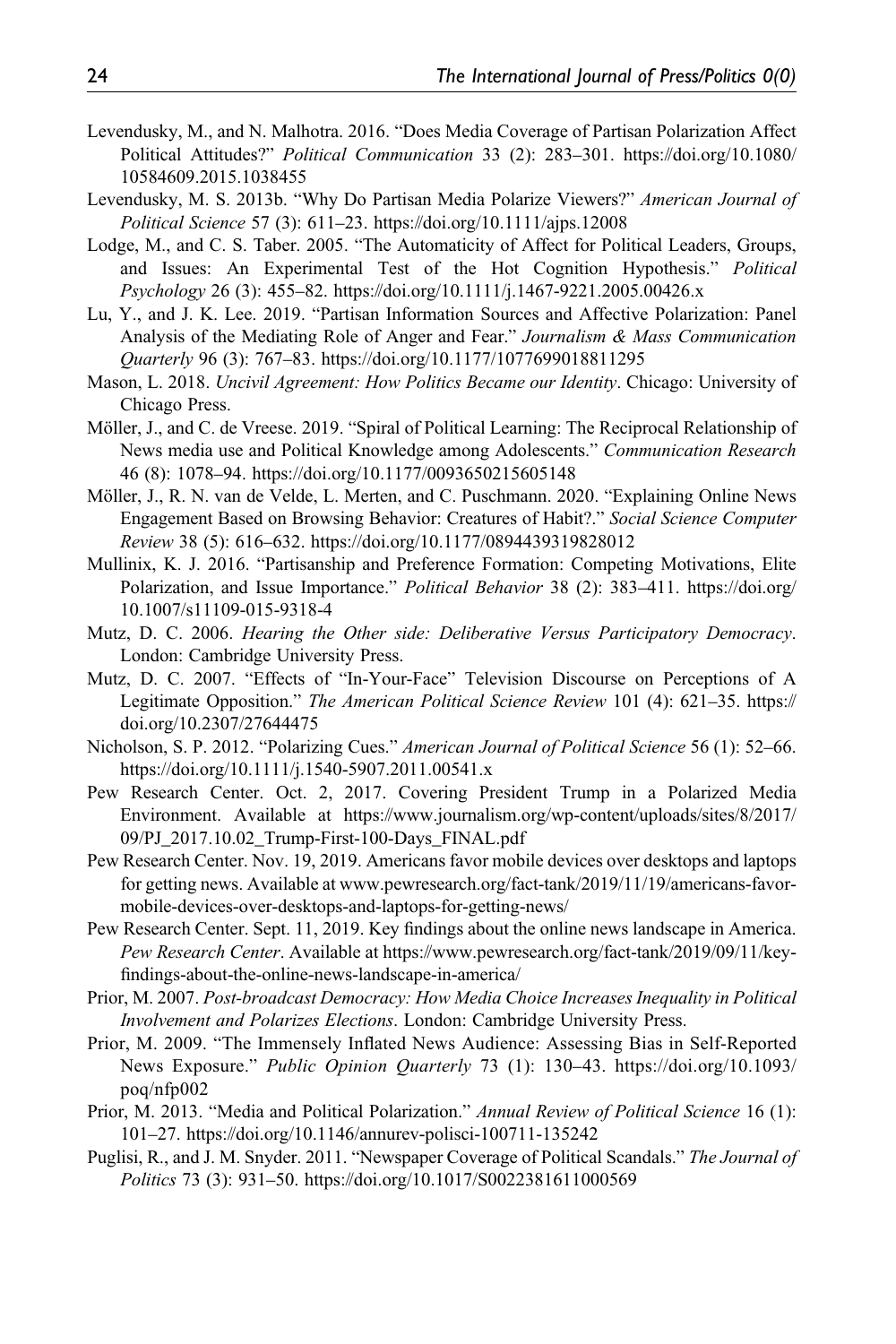- Robertson, R. E., S. Jiang, K. Joseph, L. Friedland, D. Lazer, and C. Wilson. 2018. "Auditing Partisan Audience Bias Within Google Search." *Proceedings of the ACM on Human-Computer Interaction* 2 (CSCW): 1–22. https://doi.org/10.1145/3274417
- Scharkow, M., F. Mangold, S. Stier, and J. Breuer. 2020. "How Social Network Sites and Other Online Intermediaries Increase Exposure to News." *Proceedings of the National Academy of Sciences* 117 (6): 2761–3. http://www.pnas.org/lookup/doi/10.1073/pnas. 1918279117
- Statcounter. 2018. Desktop Browser Market Share United States of America. Available at http:// gs.statcounter.com/browser-market-share/desktop/united-states-of-america/
- Stroud, N. J. 2010. "Polarization and Partisan Selective Exposure." *Journal of Communication* 60 (3): 556–76. https://doi.org/10.1111/j.1460-2466.2010.01497.x
- Stroud, N. J., L. Feldman, M. Wojcieszak, and B. Bimber. 2019. "The Consequences of Forced Versus Selected Political Media Exposure." *Human Communication Research* 45 (1): 27–51. https://doi.org/10.1093/hcr/hqy012
- Stroud, N. J., A. Muddiman, and J. K. Lee. 2014. "Seeing Media as Group Members: An Evaluation of Partisan Bias Perceptions." *Journal of Communication* 64 (5): 874–94. https://doi.org/10.1111/jcom.12110
- Sunstein, C. 2018. *#Republic: Divided Democracy in the age of Social media*. Princeton: Princeton University Press.
- Taber, C. S., and M. Lodge. 2006. "Motivated Skepticism in the Evaluation of Political Beliefs." *American Journal of Political Science* 50 (3): 755–69. https://doi.org/10.1111/j.1540-5907. 2006.00214.x
- Taber, C. S., and M. Lodge. 2012. "The Scope and Generality of Automatic Affective Biases in Political Thinking: Reply to the Symposium." *Critical Review* 24 (2): 247–68. https://doi. org/10.1080/08913811.2012.719664
- Thorson, K. 2020. "Attracting the News: Algorithms, Platforms, and Reframing Incidental Exposure." *Journalism* 21 (8): 1067–82. https://doi.org/10.1177/1464884920915352
- Tucker, J. A., A. Guess, P. Barberá, C. Vaccari, A. Siegel, S. Sanovich, and B. Nyhan. 2018. Social media, political polarization, and political disinformation: A review of the scientific literature. Political polarization, and political disinformation: a review of the scientific lit*erature (March 19, 2018)*.
- Vaccari, C. 2018. "Online Content and Political Polarization." In *Social Media, Political Polarization, and Political Disinformation: A Review of the Scienti*fi*c Literature*, ed. J. Tucker, A. Guess, P. Barberá, C. Vaccari, A. Siegel, A. Sanovich, S. Stukal, and B. Nyhan, 40–8. Report for The Hewlett Foundation. https://hewlett.org/library/socialmedia-political-polarization-politicaldisinformation-review-scientific-literature/
- Waterson, J. 2018. "Whatsapp Increasingly Popular for Sharing News." The Guardian. https:// www.theguardian.com/media/blog/2018/jun/14/whatsapp-popular-for-sharing-news-minusthe-toxic-debates
- Weeks, B. E., E. Menchen-Trevino, C. Calabrese, A. Casas, and M. Wojcieszak. 2021. "Partisan Media, Untrustworthy News Sites, and Political Misperceptions." New Media & Society. https://doi.org/10.1177/14614448211033300
- Wells, C., and K. Thorson. 2017. "Combining big Data and Survey Techniques to Model Effects of Political Content Flows in Facebook." *Social Science Computer Review* 35 (1): 33–52. https://doi.org/10.1177/0894439315609528
- Wojcieszak, M., R. Azrout, and C. De Vreese. 2018. "Waving the red Cloth: Media Coverage of A Contentious Issue Triggers Polarization." *Public Opinion Quarterly* 82 (1): 87–109. https://doi.org/10.1093/poq/nfx040